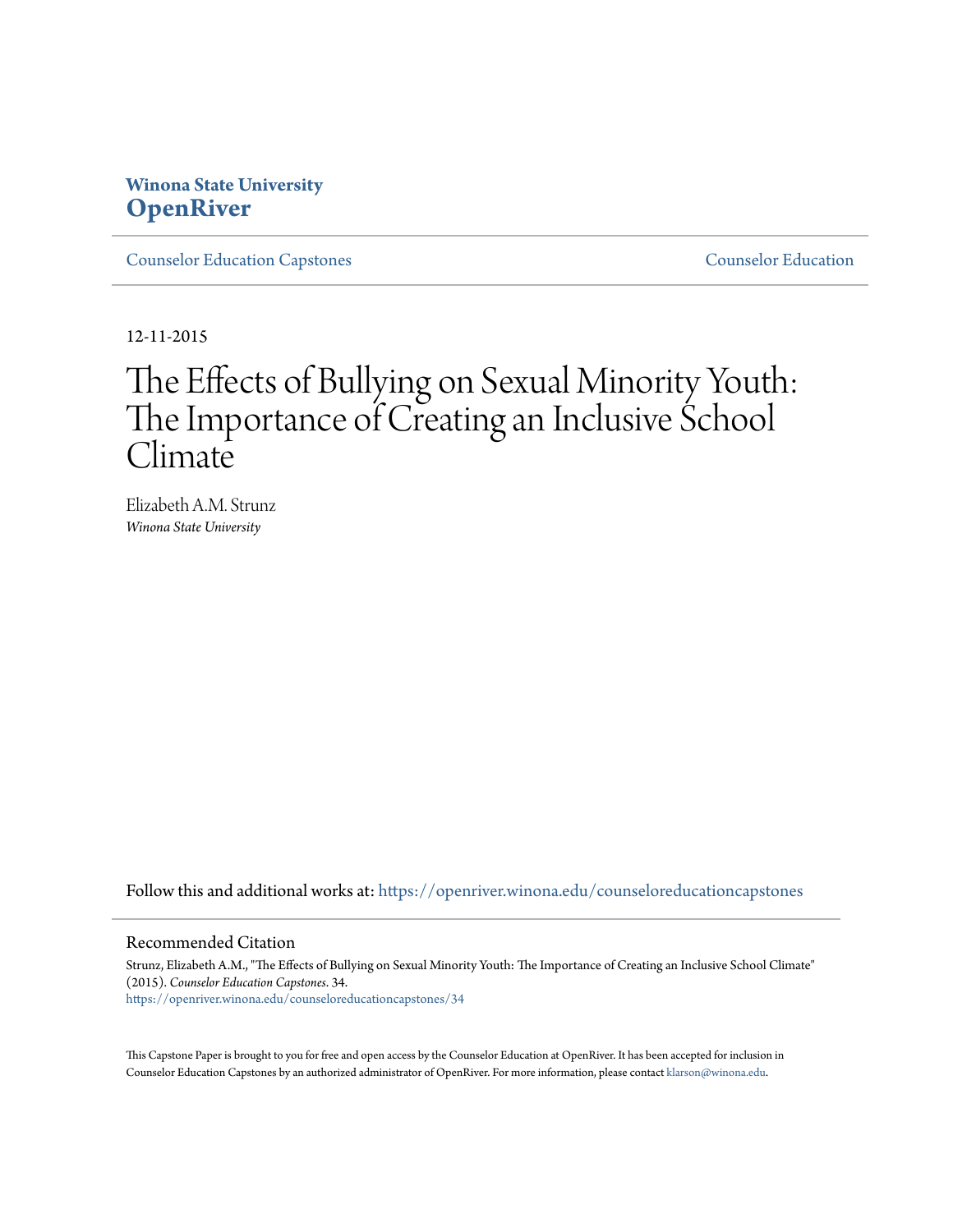## THE EFFECTS OF BULLYING ON SEXUAL MINORITY YOUTH: THE IMPORTANCE OF CREATING AN INCLUSIVE SCHOOL CLIMATE

Elizabeth A. M. Strunz

A Capstone Project submitted in partial fulfillment of the

requirements for the Master of Science Degree in

Counselor Education at

Winona State University

Fall 2015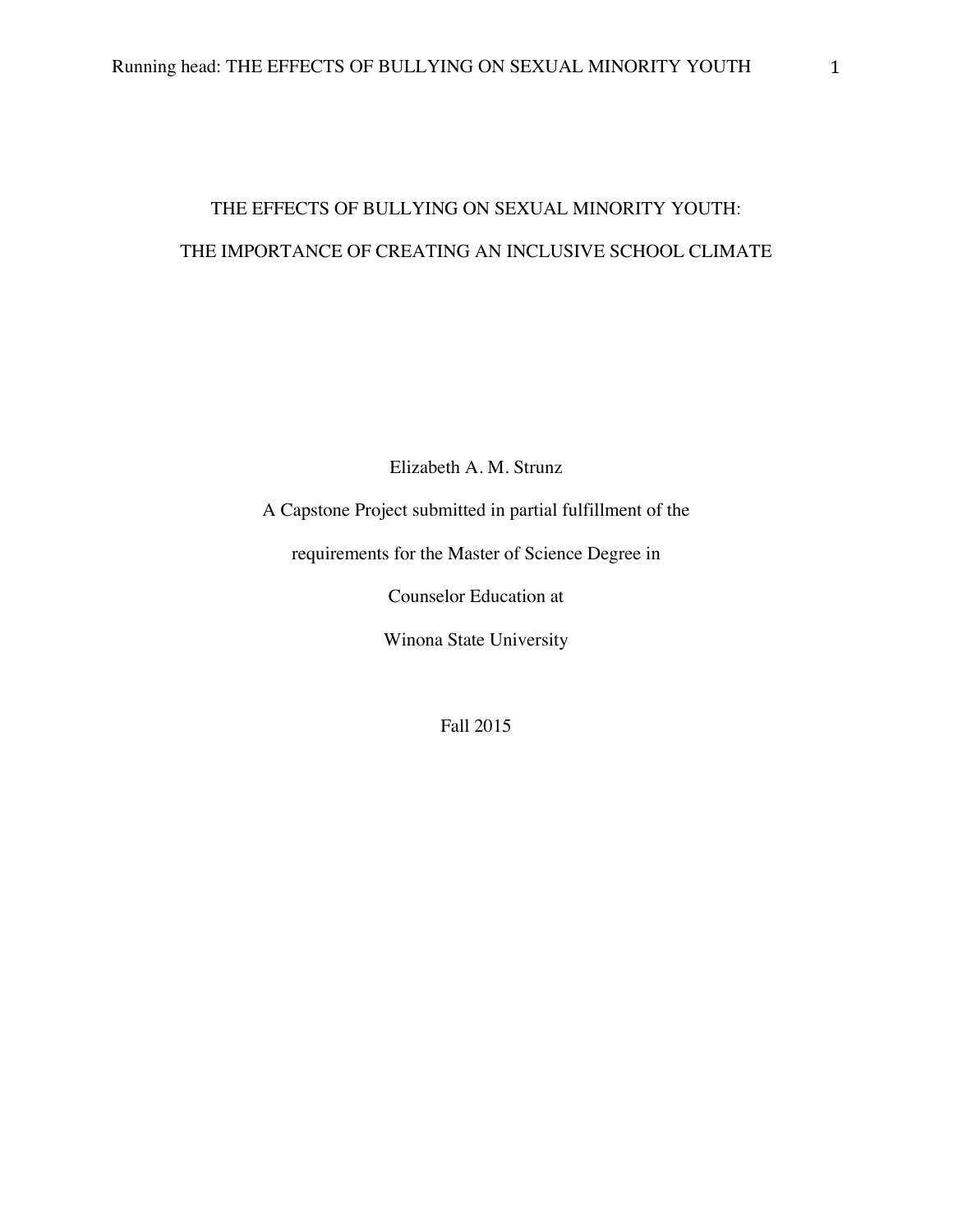Winona State University

College of Education

Counselor Education Department

CERTIFICATE OF APPROVAL

\_\_\_\_\_\_\_\_\_\_\_\_\_\_\_\_\_\_\_\_\_\_\_\_\_\_

## CAPSTONE PROJECT

\_\_\_\_\_\_\_\_\_\_\_\_\_\_\_\_\_\_\_

The Effects of Bullying on Sexual Minority Youth: The Importance of Creating an Inclusive School Climate

This is to certify that the Capstone Project of

Elizabeth A. M. Strunz

Has been approved by the faculty advisor and the CE 695 – Capstone Project

Course Instructor in partial fulfillment of the requirements for the

Master of Science Degree in

Counselor Education

Capstone Project Supervisor: Massa Sat, Ed. D.

Name

Approval Date: 12/11/2015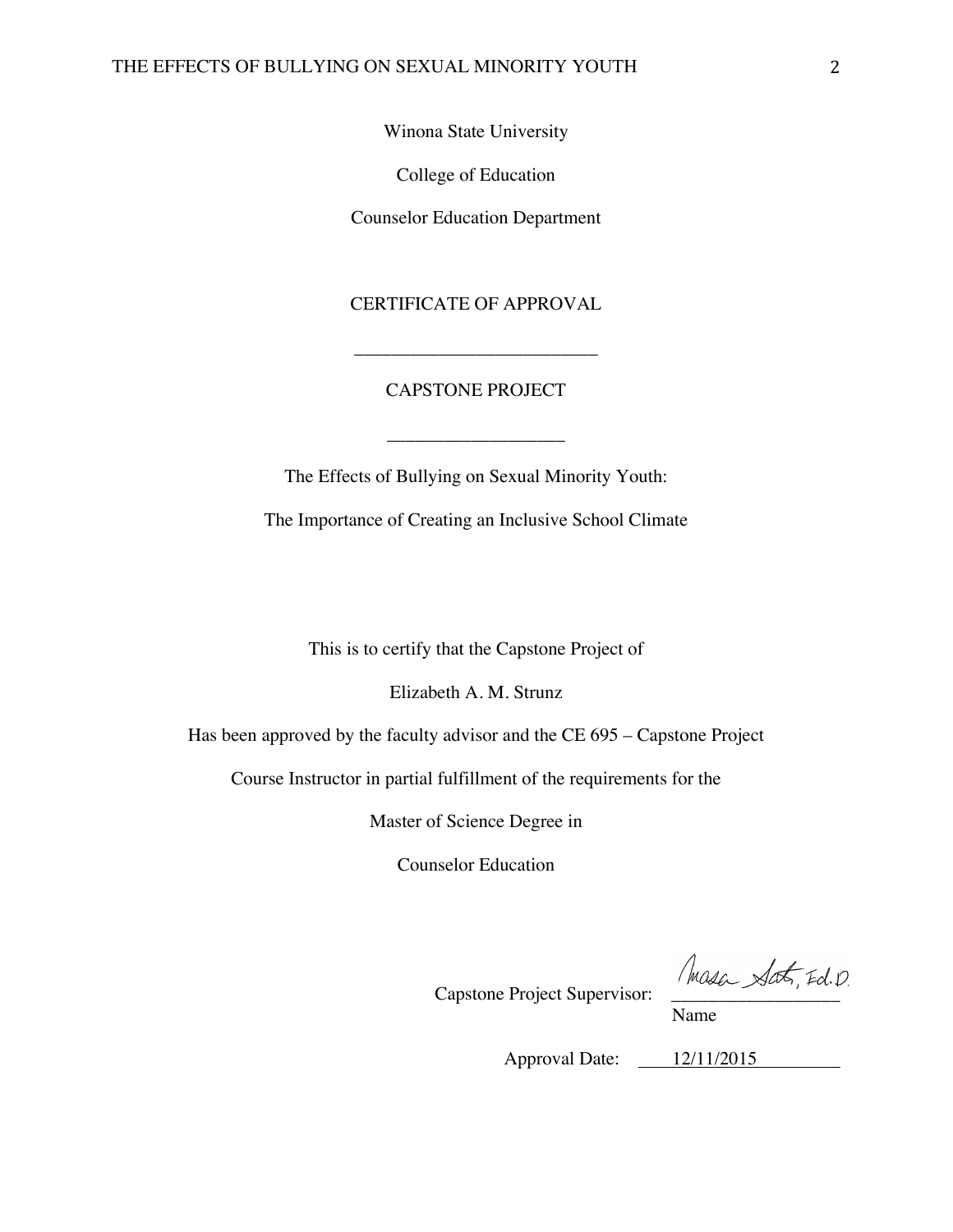#### **Abstract**

Sexual minority youth, including lesbian, gay, bisexual, and transgender (LGBT) children and adolescents, are an especially high-risk population for bullying victimization. The purpose of this paper is to examine bullying in general, bullying of LGBT youth, negative outcomes associated with bullying victimization of sexual minority youth, and ways that schools can work to reduce bullying and its subsequent effects. Negative effects of bullying on LGBT youth discussed in this paper include absenteeism, lowered academic achievement, lowered selfesteem, and increased risk of depression and suicide. This paper also examines strategies that schools can use to combat many of these negative effects and foster an inclusive school climate. These strategies include the presence of gay-straight alliances, supportive staff members, LGBTinclusive curriculum, and LGBT-inclusive school policies. Finally, this paper discusses how school counselors and other educators play a key role in developing a positive and safe school environment by promoting inclusivity and advocating for systemic change.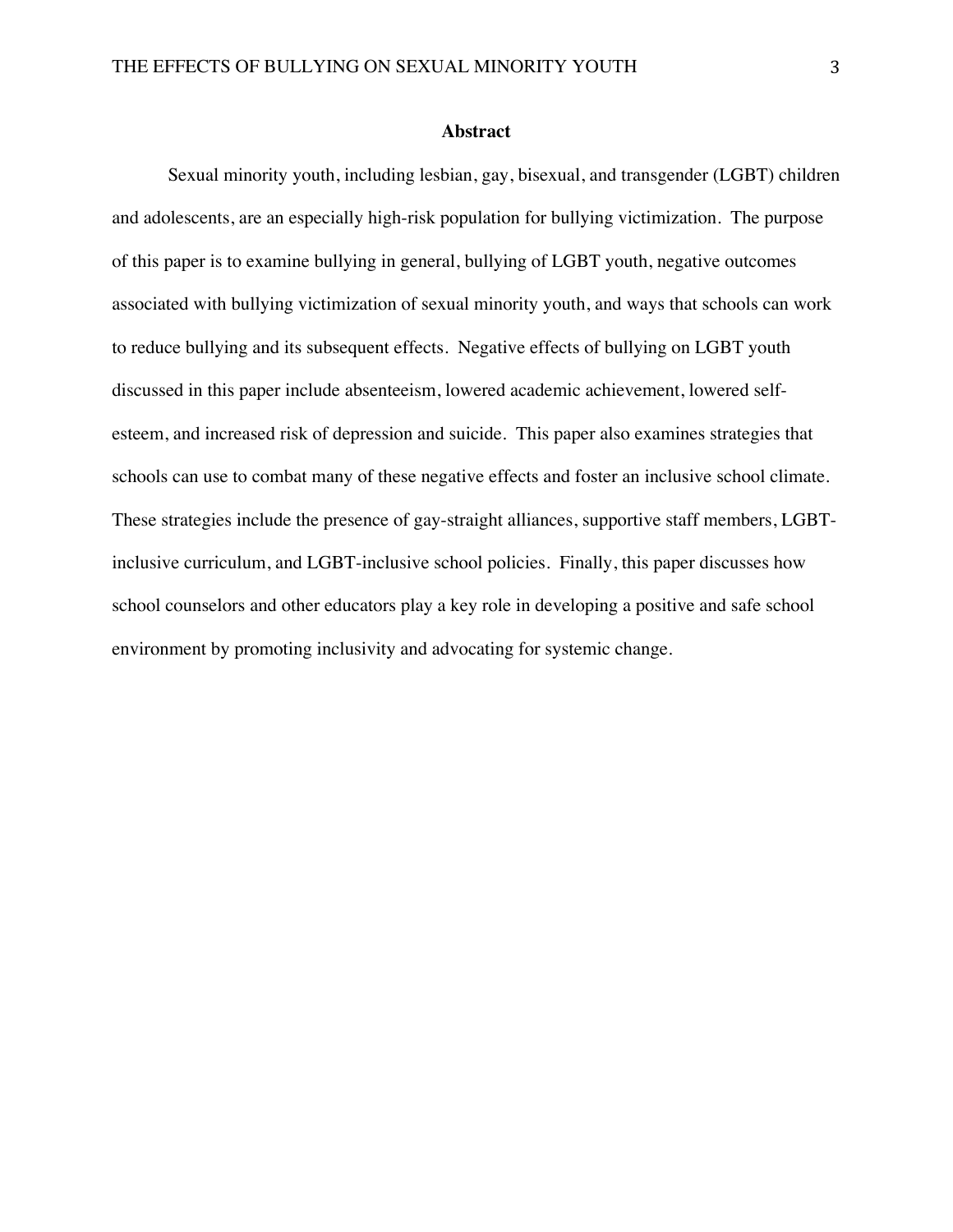## **Contents**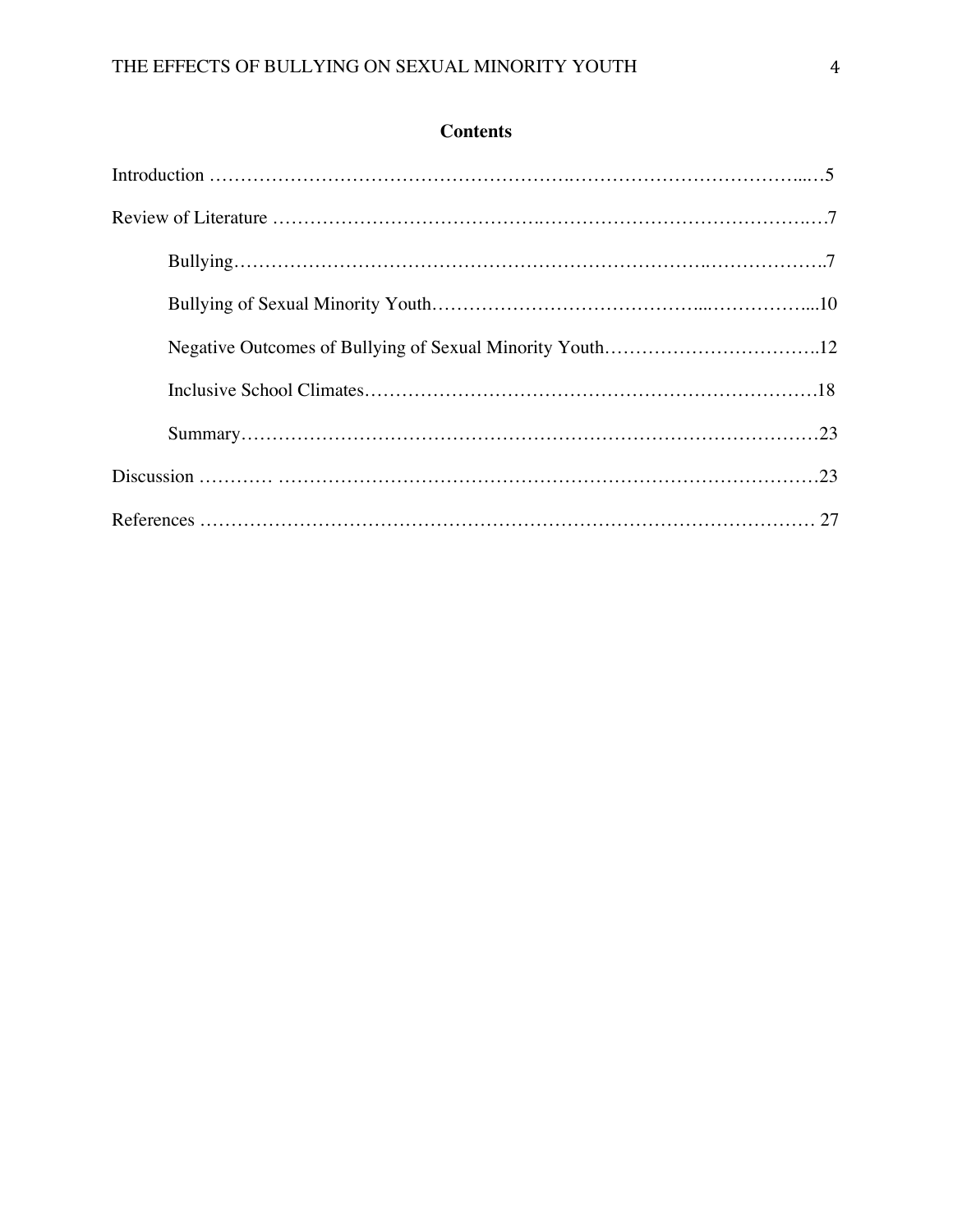## **Introduction**

In March of 2015, sixteen-year-old Taylor Alesana, a transgender teenager, committed suicide after facing relentless bullying victimization by her peers. The leader of a support group that Alesana frequently attended states that her school did little to stop the constant harassment she faced, despite the fact that the school administration was aware of her frequent victimization. She often spoke of her bullying victimization and feelings of isolation and loneliness through YouTube videos and other social media sites (Associated Press, 2015). Alesana is one of many sexual minority youth who have committed suicide after experiencing severe bullying victimization in the past year alone. While no figures exist on the number of LGBT students who commit suicide after being bullied, sexual minority youth are more than twice as likely to experience bullying victimization than heterosexual students (Fedewa & Ahn, 2011). Furthermore, sexual minority youth are up to four times more likely to commit suicide than their heterosexual peers (LeVasseur et al., 2013), and a large body of research has consistently revealed a clear link between bullying victimization and suicide in LGBT youth (Bauman, Toomey, & Walker, 2012). Although suicide is perhaps the most serious consequence of bullying victimization, other negative outcomes include a variety of psychological, social, physical, and academic problems (Fedewa & Ahn, 2011), including increased absenteeism, poor academic performance, lowered self-esteem, and increased risk of depression and at-risk behaviors. These negative outcomes can be both significant and enduring, especially because sexual minority youth often lack family, school, and community supports afforded to heterosexual students (O'Malley et al., 2014). Fortunately, schools can play an essential role in helping to assuage these negative outcomes, as research has found that a significant factor in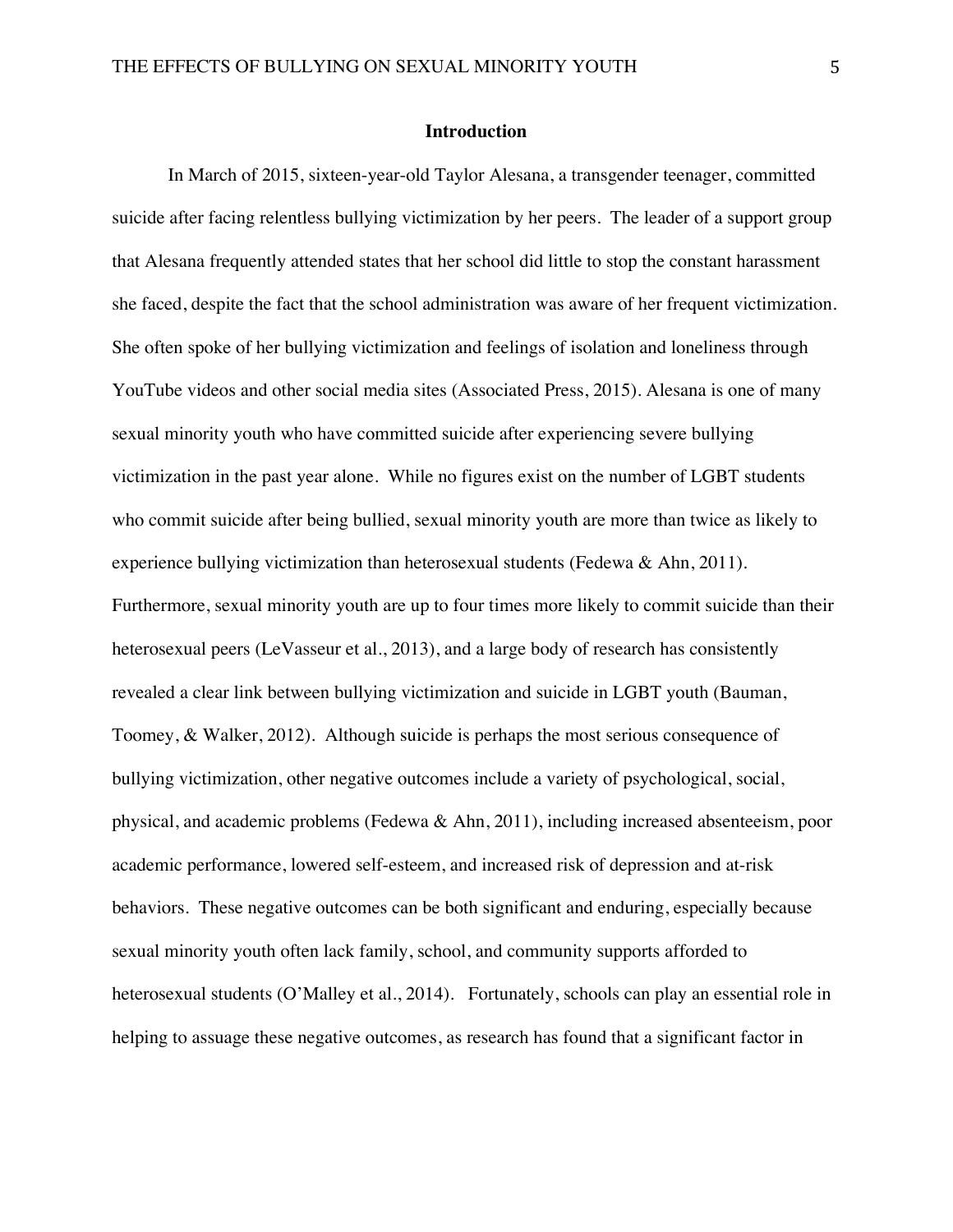lessening rates of bullying victimization for LGBT youth is the presence of an inclusive and safe school environment.

Thus, this paper seeks to explore bullying behaviors and prevalence in the United States, bullying of sexual minority youth, negative effects associated with bullying victimization of LGBT youth, and research-based strategies that schools can implement to create a safe and inclusive environment that reduces bullying and its subsequent effects.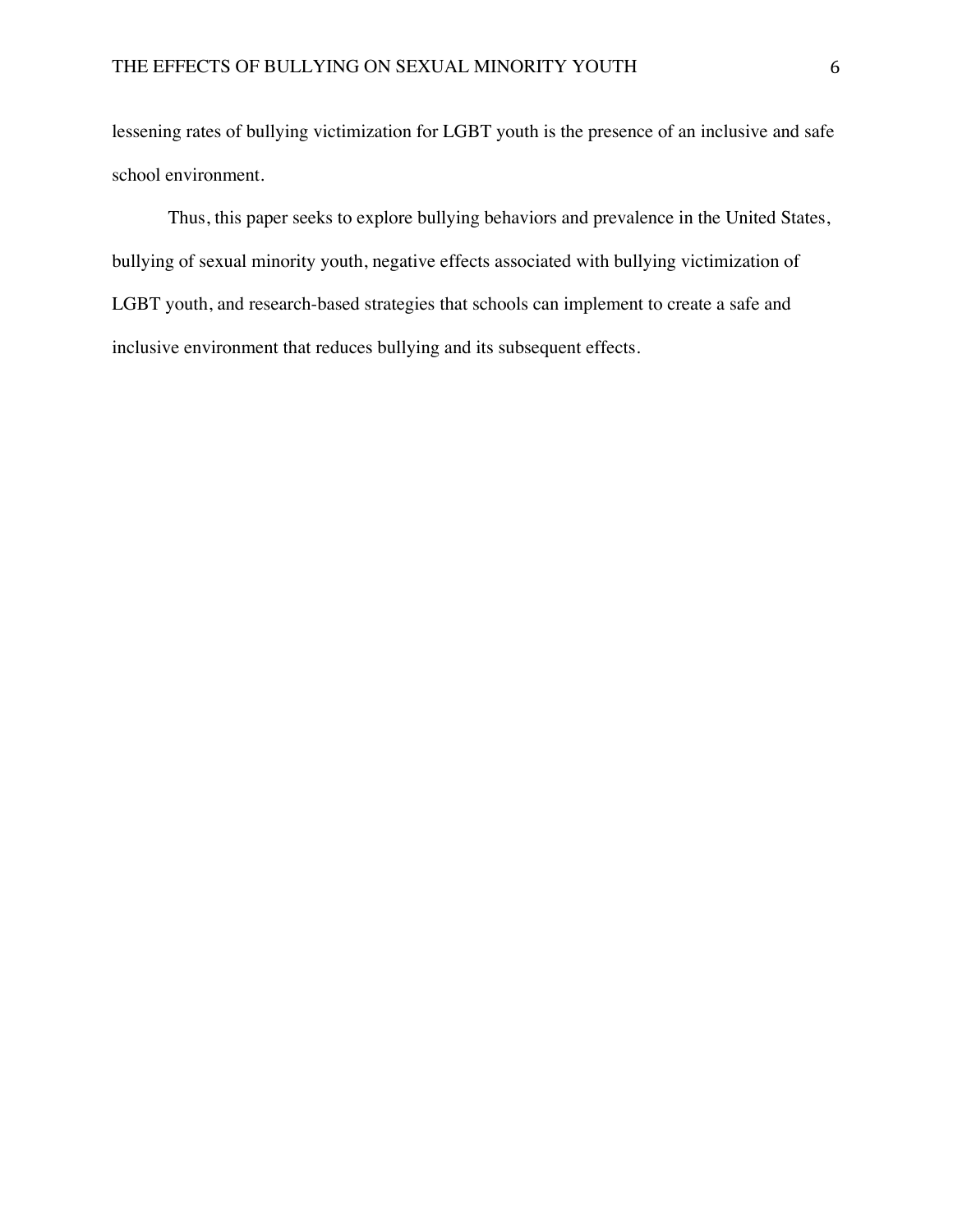## **Review of Literature**

Bullying is a ubiquitous problem that affects children and adolescents of all demographics. However, sexual minority youth experience bullying victimization far more frequently than heterosexual youth. This bullying is associated with a series of negative academic and psychosocial effects. However, schools can help to reduce anti-LGBT bullying and its effects by creating a safe and inclusive environment through the establishment and presence of gay-straight alliances, supportive staff members, and inclusive curriculum and school policies. The following sections of the literature review will further explore these topics. **Bullying**

**Bullying behaviors.** According to the U.S. Department of Education, bullying is defined as "intentional, repeated, hurtful acts, words, or other behavior committed by one or more children against another" (Colin, 2005, p. 104). Furthermore, bullying involves an imbalance of power in which the victim feels helpless to stop the bullying behavior (Raskauskas & Stoltz, 2007). Bullying is generally classified into four different forms: verbal, which includes threats, insults, or name calling; physical, which includes pushing, hitting, or other forms of assault; relational, which includes spreading rumors or exclusion; and cyber, which relies on technology such as text messaging, instant messaging, or social media to perpetrate acts of bullying (Litwiller & Brausch, 2013). The National Education Association adds, "bullying can be direct – such as teasing, hitting or threatening – or indirect, involving exclusion, the spreading of untrue rumors or psychological manipulation" (Colin, 2005, p. 104).

While all forms of bullying are problematic for adolescents, research indicates that bullying behaviors vary based on gender. Bullying is more common amongst boys than girls (Nansel et al., 2001). Girls are more likely to engage in bullying that involves spreading rumors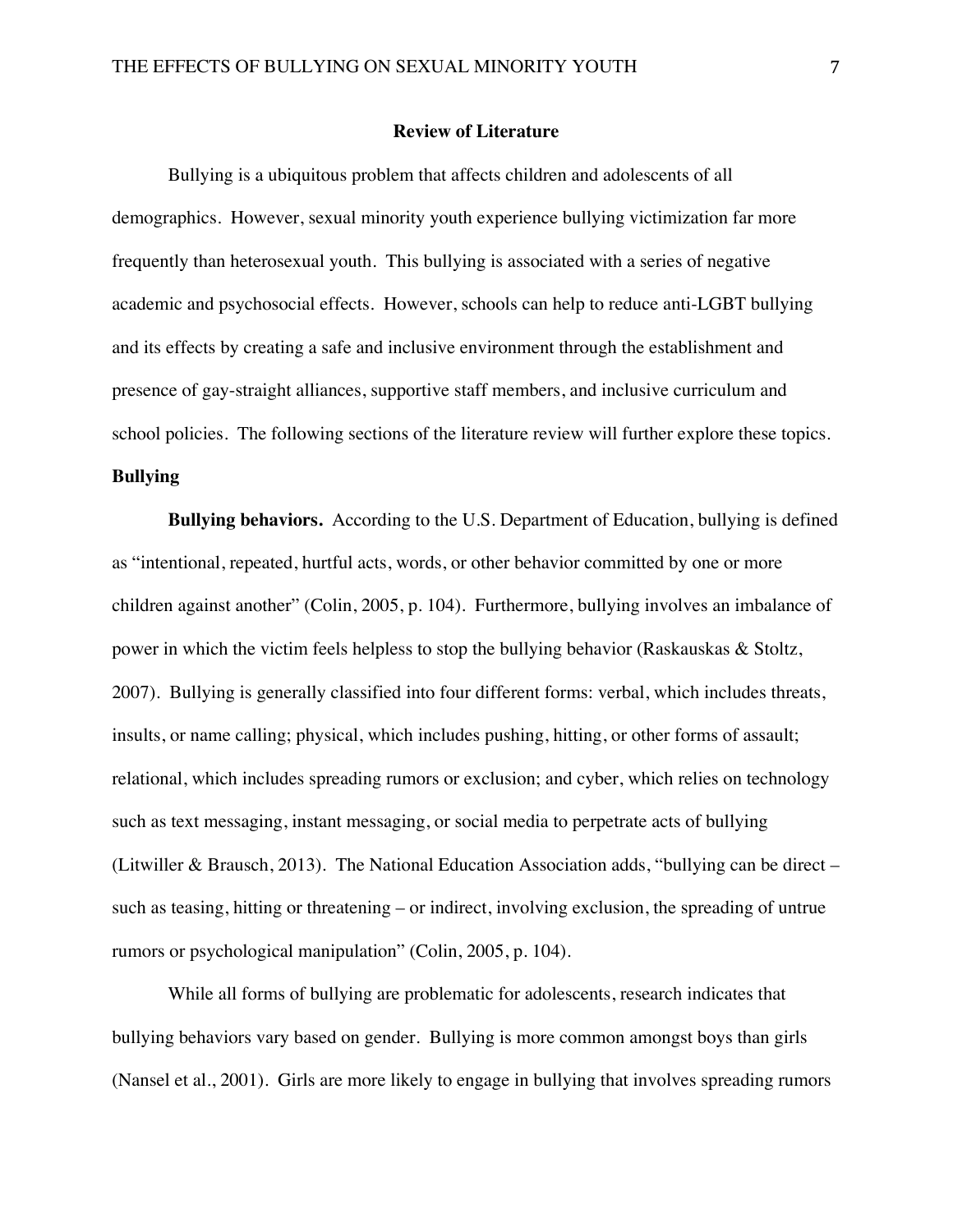or verbal abuse, while boys are more apt to participate in physical bullying (Colin*,* 2005). In a study that centered on middle school bullying behaviors, the forms of bullying most often reported by boys were "threats, physical harm, rejection, and name-calling." Girls reported that bullying most often took the form of "name-calling, teasing, rumors, rejection, and taking of personal belongings" (Nansel et al., 2001, p. 2095). Thus, while some bullying behaviors, such as name-calling and rejection were reported by both genders, physical bullying was more prevalent among males, whereas rumor spreading was more typical of bullying among females. In addition, boys most frequently react to bullying with physical aggression, but girls' most common reaction to bullying is to tell someone. In general, children respond to bullying in a way that mimics the behavior of the bully (Waasdorp & Bradshaw, 2011). Furthermore, physical bullying decreases with age, whereas verbal and indirect forms of bullying increase with age (Raskauskas & Stoltz, 2007).

Overall, bullying is intentional, hurtful, repetitive, and involves an imbalance of power between the perpetrator and the victim. Bullying behavior also varies based on gender, with females engaging largely in relational and verbal bullying and males engaging more in physical bullying. Despite these differences, bullying is a prevalent issue for both males and females of all ages.

**Prevalence.** While it is clear that bullying is a pervasive problem among adolescents, different studies have found varying results regarding the prevalence. Litwiller & Brausch (2013) state that 20 to 35 percent of youth report being involved in bullying as a perpetrator, victim, or both. According to a study of New York youth, an estimated 20 percent of adolescents reported being victims of bullying in the past year (LeVasseur, Kelvin, & Grosskopf, 2013). The National Crime Prevention Council, though, reports that up to three-quarters of American youth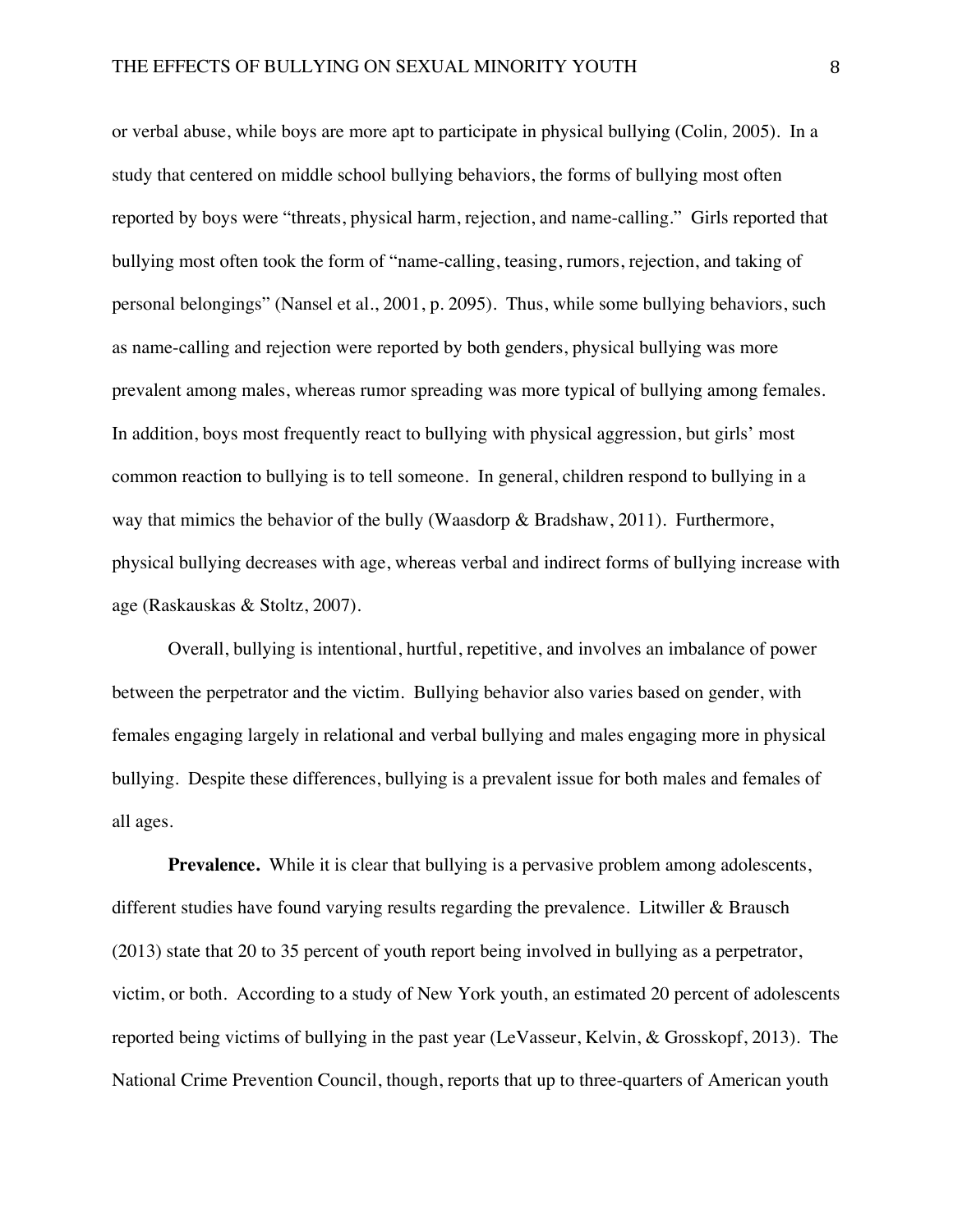have been bullied (Colin, 2005). While Turner, Exum, Brame, & Holt (2013) state that 20 percent of youth have experienced cyberbullying, a study by i-SAFE places this number at over 40 percent (Colin, 2005). Regardless of the percentage of students involved in bullying, over 7 million bullying incidents occur in schools every year (Colin, 2005). Over 40 percent of teachers and education support staff identify bullying as a major or moderate problem at their school. Only 8 percent of teachers feel that bullying is not a problem at their school. In addition, over 40 percent of teachers and education support staff report witnessing bullying at least once a week (Gulemetova, Drury, & Bradshaw, 2011).

Thus, estimates regarding the percentage of children and adolescents who experience bullying range from 20 percent to 75 percent. While this range of estimates represents a wide variation, it is clear that bullying is a pervasive problem, especially for certain students in populations at high risk for bullying victimization.

**Reasons for victimization.** Perhaps the question most central to the issue of bullying is *why?* In a survey by the National Mental Health Association, adolescents identified the following as the reasons that teens are most often bullied: being overweight, being gay or perceived as being gay, dressing differently, and having a disability (Colin, 2005). Furthermore, students report that those who are different or stand out in some way are more commonly bullied (Guerra, Williams, & Sadek, 2011).

Moreover, one factor contributing to the prevalence of bullying may be the large size of public schools. Many public schools contain "long, unmonitored hallways or stairwells where vulnerable students can be victimized with impunity" (Colin*,* 2005, p. 104). In addition, as teachers have an increasing number of tasks to complete, they are often too busy to closely monitor hallways, cafeterias, or other common areas where bullying is likely to occur. This lack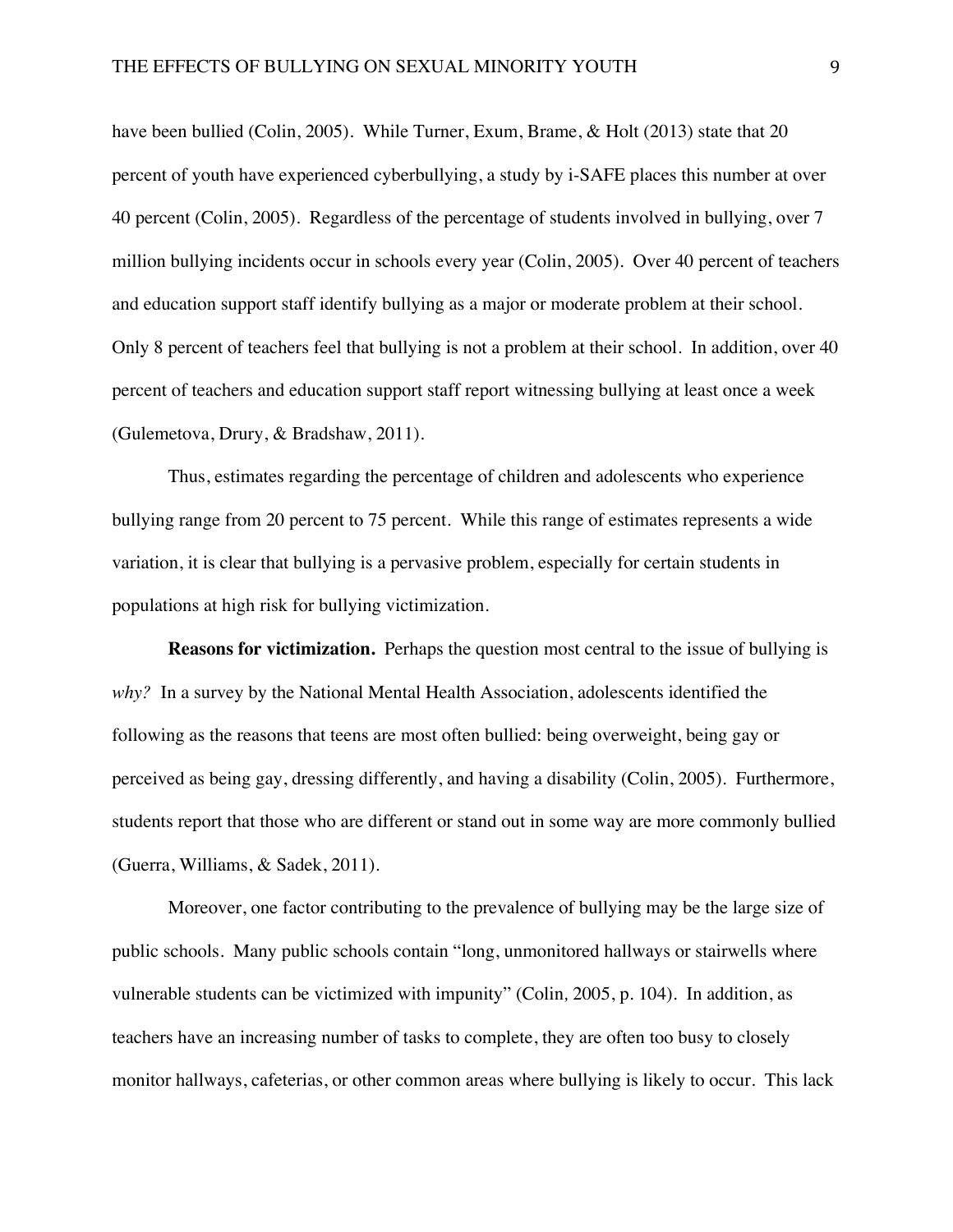of supervision in many areas of the school can create an environment in which students know they can bully others with little fear of getting caught or punished, thus increasing the prevalence of bullying, especially of vulnerable populations such as sexual minority students (Colin*,* 2005).

Thus, while bullying is a pervasive problem, certain students such as those who have a disability, are overweight, dress differently, are (or are perceived to be) sexual minority youth, or are labeled as different or "other" in some way have an increased risk of bullying victimization. No matter why or how bullying is occurring, it has become clear that the perception that *bullying is a part of growing up* is an untrue and dangerous mindset that condones bullying, and that bullying can have significant effects, especially on members of frequently targeted populations, such as sexual minority youth.

## **Bullying of Sexual Minority Youth**

**Prevalence.** Although bullying is a widespread problem affecting youth of various demographics, a large body of evidence suggests that sexual minority youth are at increased risk for bullying victimization in comparison to heterosexual youth (O'Malley Olsen, Kann, Vivolo-Kantor, Kinchen, & McManus, 2014). In fact, an analysis that examined data from eighteen studies found that LGBT youth are 2.24 times more likely to experience bullying than their heterosexual peers (Fedewa & Ahn, 2011).

Within a social context that enforces behavior standards through threats, taunts, and physical attacks, young people who are lesbian, gay, bisexual, or transgendered (LGBT), or who look like they may be LGBT, or may be questioning their sexual orientation, are at some special risk for bullying with the accompanying threats to their physical, academic, and psychological well-being. (Conoley, 2008, p. 217)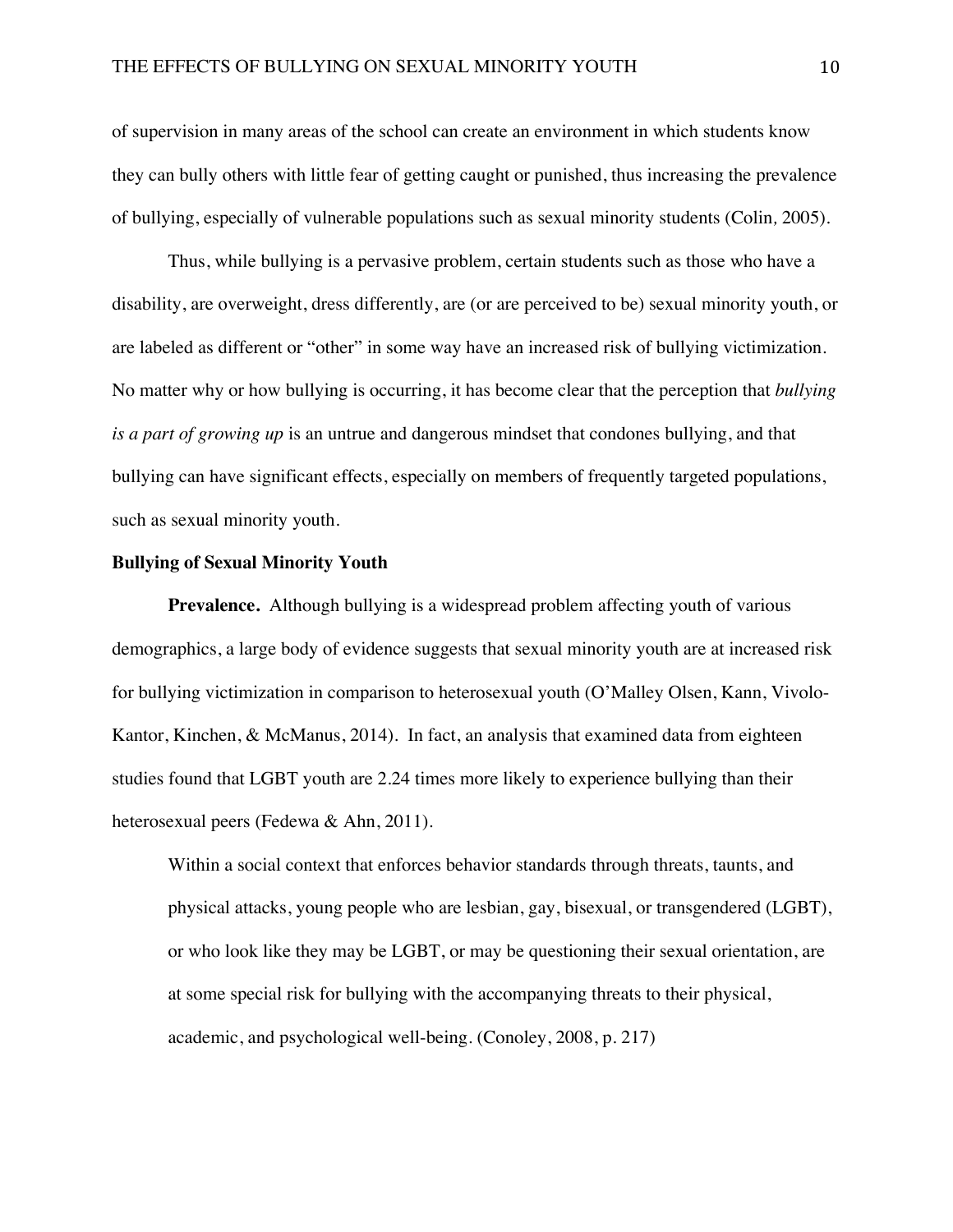In what is regarded as the most comprehensive study of LGBT youth bullying and victimization experiences to date, the Gay, Lesbian, and Straight Education Network (GLSEN), found that more than eight in ten sexual minority students reported being victims of verbal harassment due to their sexual orientation, whereas four in ten stated that they had been physically harassed (e.g. pushed or shoved). Furthermore, two in ten students surveyed noted that they had been victims of more serious physical assault at school (e.g. being injured with a weapon, kicked, or punched) because of their sexual orientation or gender identity. The most common form of bullying victimization amongst LGBT youth surveyed, though, was relational aggression, with 90 percent of respondents reporting that they had been deliberately excluded by others and 84 percent of students noting that they had rumors or lies spread about them because of their sexual orientation or gender identity (Kosciw et al., 2012).

It is an unfortunate reality that the vast majority of LGBT youth experience relational bullying in the form of exclusion and rumor spreading as a direct result of their sexual orientation or gender identity. In addition, nearly half of sexual minority students experience physical bullying. Overall, LGBT students are more than twice as likely to experience bullying victimization when compared with their heterosexual counterparts.

**Considerations regarding victimization.** A complex milieu of social, environmental, and other factors surround the phenomenon of LGBT bullying, and the question of *why* sexual minority youth are frequent victims is still being explored. One explanation is that youth who differ from what their classmates consider to be "normal" are frequent targets of bullying, and many LGBT youth are perceived as different by peers (Guerra et al., 2011). Misconceptions regarding sexual minority individuals, societal expectations regarding gender roles, and the fact that homophobic slurs and language are often regarded as socially acceptable may also be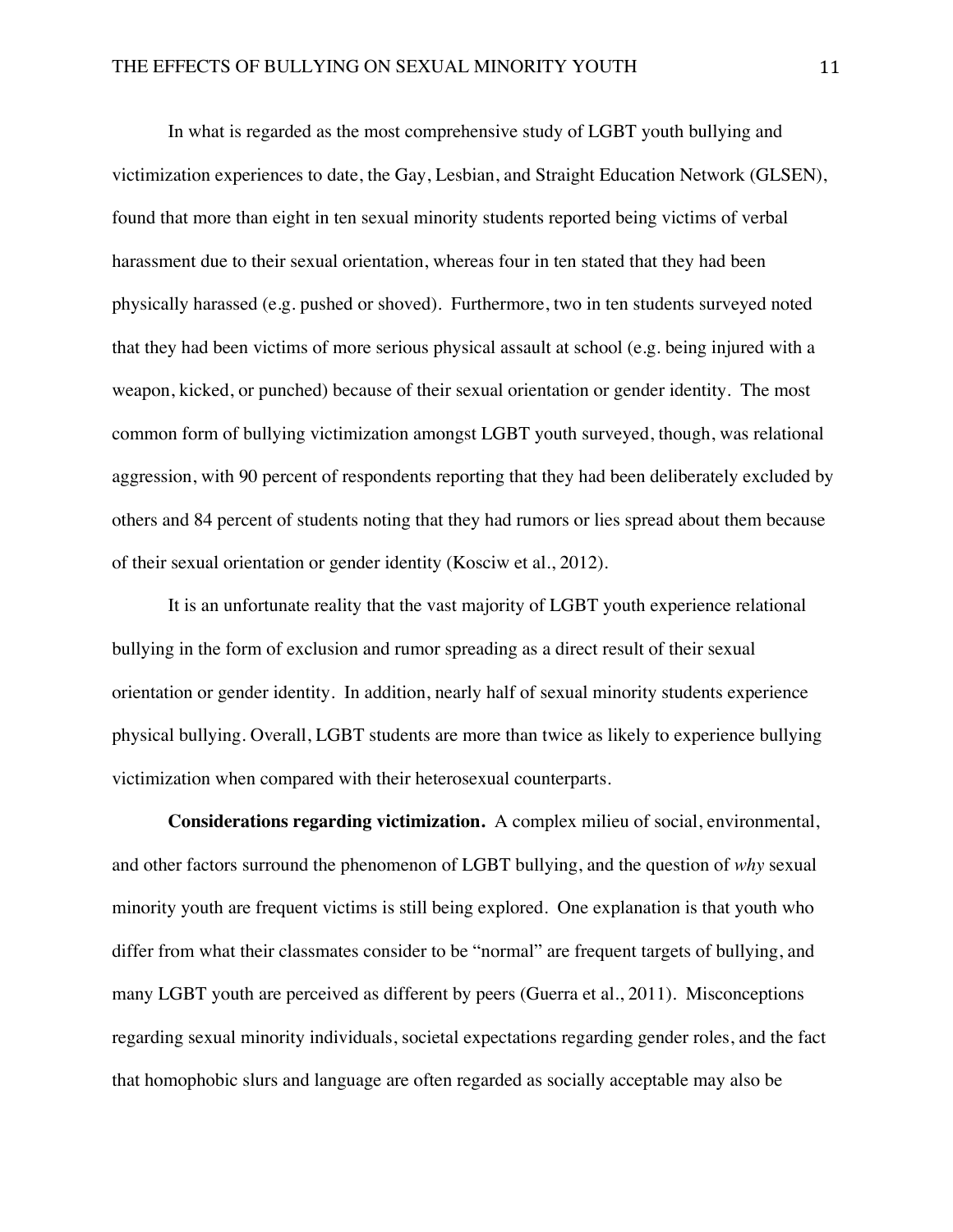contributing factors in the prevalence of LGBT bullying (Varjas et al., 2008). Furthermore, "the reluctance of school personnel to protect sexual minority students and to punish the perpetrators of harassment demonstrates their implicit acceptance of homophobia" (Varjas et al., 2008, p. 62).

When considering the prevalence and effects of sexual minority bullying, it is also important to note that most bullying goes unreported to school personnel, with over 60 percent of students surveyed by GLSEN stating that they have never informed school staff of bullying incidents, and a mere 14 percent of respondents noting that they usually or always reported bullying incidents. Students gave several reasons for failing to report bullying incidents including doubt that the problem would be resolved if reported, concern about the school personnel's reaction to the problem, and belief that reporting the incident would worsen it. These concerns that lead to lack of reporting underscore the importance of schools having supportive and inclusive personnel, a factor which both decreases the likelihood of bullying and increases the likelihood of bullying that does occur being reported (Kosciw et al., 2012).

In essence, there are a variety of potential factors that place LGBT youth at a greater risk for bullying victimization. These include the fact that sexual minority youth are often perceived as different by their peers, youth and adults often have misconceptions about LGBT individuals, and homophobic language and actions are often seen as acceptable by both students and staff. Thus, the heterosexual norm among both students and staff not only fails to protect, but outright oppresses, LGBT individuals through bullying victimization. Regardless of the reason for this victimization, it is clear the negative outcomes associated with bullying victimization are detrimental to sexual minority youth in numerous ways.

## **Negative Outcomes of Bullying of Sexual Minority Youth**

The effects of bullying victimization on sexual minority youth can be both devastating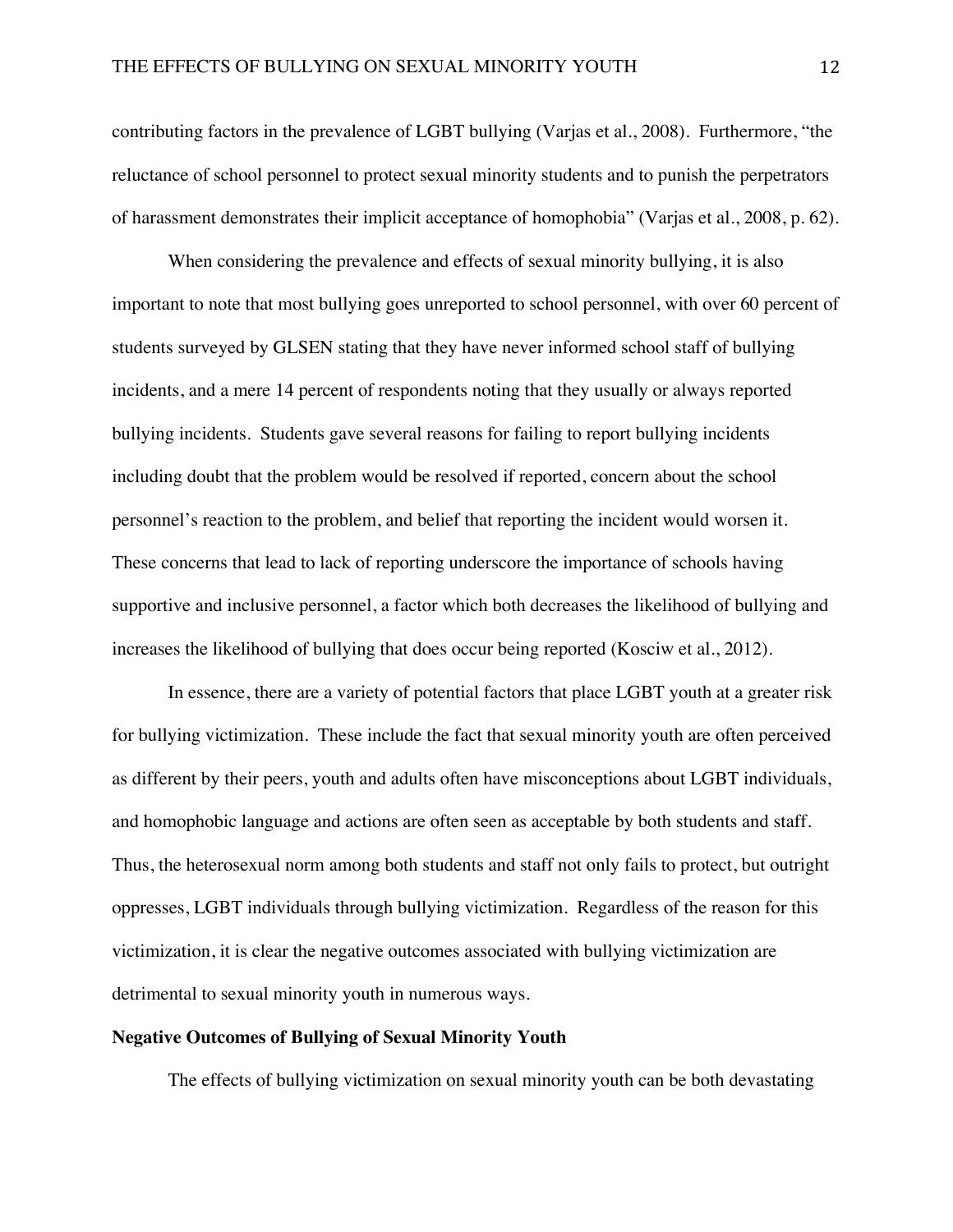and long lasting. LGBT youth who are victims of bullying are at a greater risk of a variety of psychological, social, physical, and academic problems (Fedewa & Ahn, 2011). Specifically, victimization can "increase the risk for suicide and other mental health problems including depression and lowered self-esteem, multiple other health-risk behaviors, and poor academic performance among all adolescents, but particularly among sexual minority adolescents" (O'Malley et al., 2014, p. 436). Specific health-risk behaviors in which LGBT bullying victims are more likely to engage include unhealthy coping strategies such as self-injury and substance abuse. Despite experiencing these negative outcomes, these victims do not demonstrate higher rates of risky sexual behavior, violence, or aggression in response to victimization, indicating that these victims tend to internalize bullying rather than externalizing it through outward aggression or violence (Fedewa & Ahn, 2011). Furthermore, LGBT bullying victims who have experienced physical bullying are twelve times more likely to experience post-traumatic stress disorder than non-victims (Beckerman & Auerbach, 2014).

Meyer's minority stress model provides a lens through which to examine and better understand LGBT bullying victimization. This model posits that persons from non-majority groups experience stressors related to the oppressive structures they encounter as a result of their disadvantaged position. Essentially, discrimination, victimization, and violence experienced by oppressed populations can contribute to negative health and psychosocial outcomes (Burton, Marshal, Chisolm, Sucato, & Friedman, 2012).

Victimization perceived as homophobic may have added effects beyond general victimization for LGBTQ youth because it further denigrates their identity and emphasizes their marginalized position. In line with these arguments, homophobic victimization is associated with mental health and academic concerns and risk behaviors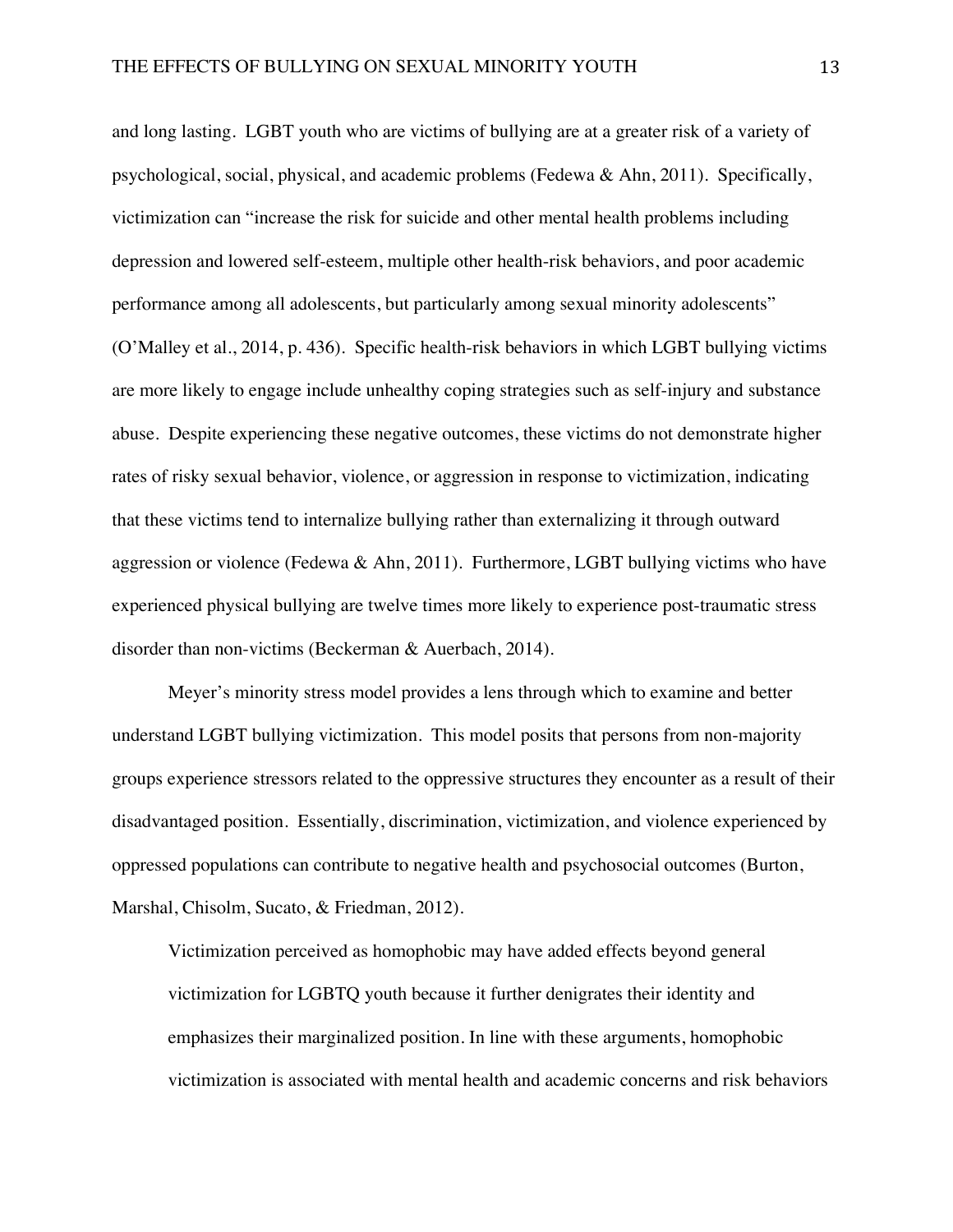for LGBTQ youth. (Poteat, Mereish, DiGiovanni, & Koenig, 2011, p. 597)

Thus, Meyer's minority stress model can be used as a framework to examine the oppression and subsequent negative outcomes experienced by sexual minority individuals. These negative outcomes include academic effects such as increased absenteeism and decreased academic performance and psychosocial effects such as lowered self-esteem and increased risk of depression, unhealthy coping behaviors such as self-harm, post-traumatic stress, and suicide.

**Absenteeism and academic effects.** Bullying victimization negatively affects absenteeism and academic performance for both heterosexual and LGBT youth. "Youth who experience homophobic victimization feel a lower sense of school belonging, which is associated with more frequently skipping school, poorer academic performance, and feeling it is less important to graduate" (Poteat et al., 2011, p. 606). According to the Human Rights Watch, sexual minority youth who experience bullying victimization are four times more likely to miss school, specifically because of fear of victimization (Varjas et. al, 2008). Similarly, GLSEN found that LGBT students who reported severe levels of harassment were three times more likely than those who experienced lower levels of harassment to have missed school in the past month (Kosciw et al., 2012).A study by the Massachusetts Department of Education found that when compared to their heterosexual peers, sexual minority youth were five times more likely to be absent from school due to feeling unsafe (Birkett, Espelage, & Koenig, 2009).

In addition to absenteeism, students who are victims of bullying experience decreased academic performance and educational aspirations. Adolescents who experience severe victimization report a lower GPA than those who experience less severe victimization (2.9 and 3.2 respectively). Those who experience severe victimization are also less likely to report that they plan to pursue a post-secondary education (Kosciw et al., 2012).One may assume that the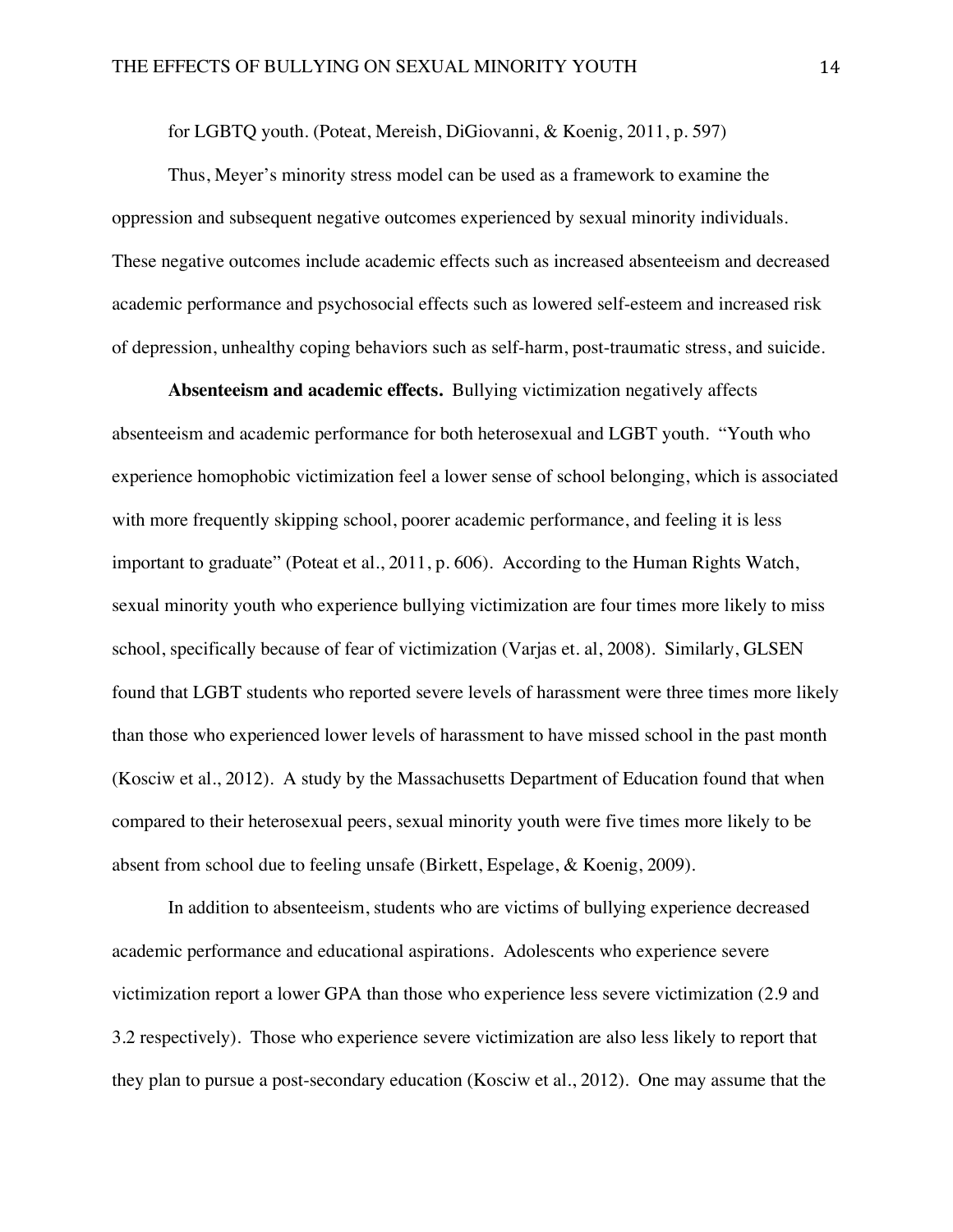negative effects of bullying on academic performance are due primarily to the increased absenteeism of bullying victims. However, even when absenteeism is accounted for, a strong correlation exists between bullying and poor school performance, suggesting that factors other than absenteeism are at play (Hamming & Jazkowski, 2013). One possible explanation for the connection between bullying victimization and lowered academic achievement, even when accounting for absenteeism, is that victims of bullying often have trouble concentrating and remaining engaged in class (Colin, 2005) and experience decreased self-esteem about their academic abilities (Hamming & Jazkowski, 2013). Ultimately, students who face frequent bullying victimization are at greater risk of dropping out of school (Duong & Bradshaw, 2014).

**Psychosocial effects.** In addition to negative academic effects, sexual minority bullying victims are at greater risk for a variety of negative psychological outcomes including lowered self-esteem and higher rates of anxiety, depression, and suicidal ideation and behavior (Fedewa & Ahn, 2011).

*Self-esteem.*Lowered self-esteem in LGBT bullying victims may be worsened by the fact that these youth are often not afforded the privilege of the support systems in schools, communities, and homes. "In contrast to racial minorities, sexual minority individuals are not born into a visible minority group. This situation creates unique challenges and choices for sexual minority youth including stigma management, coming out, and identifying safe places and potential 'straight allies'" (Varjas et al., 2008, p. 67). This systemic lack of support and fear of stigmatization can serve to increase feelings of loneliness, hopelessness, and isolation, thereby leading to decreased self-esteem (Varjas et al., 2008). In addition, more severe levels of victimization are correlated with lower levels of self-esteem in sexual minority youth (Kosciw et al., 2012).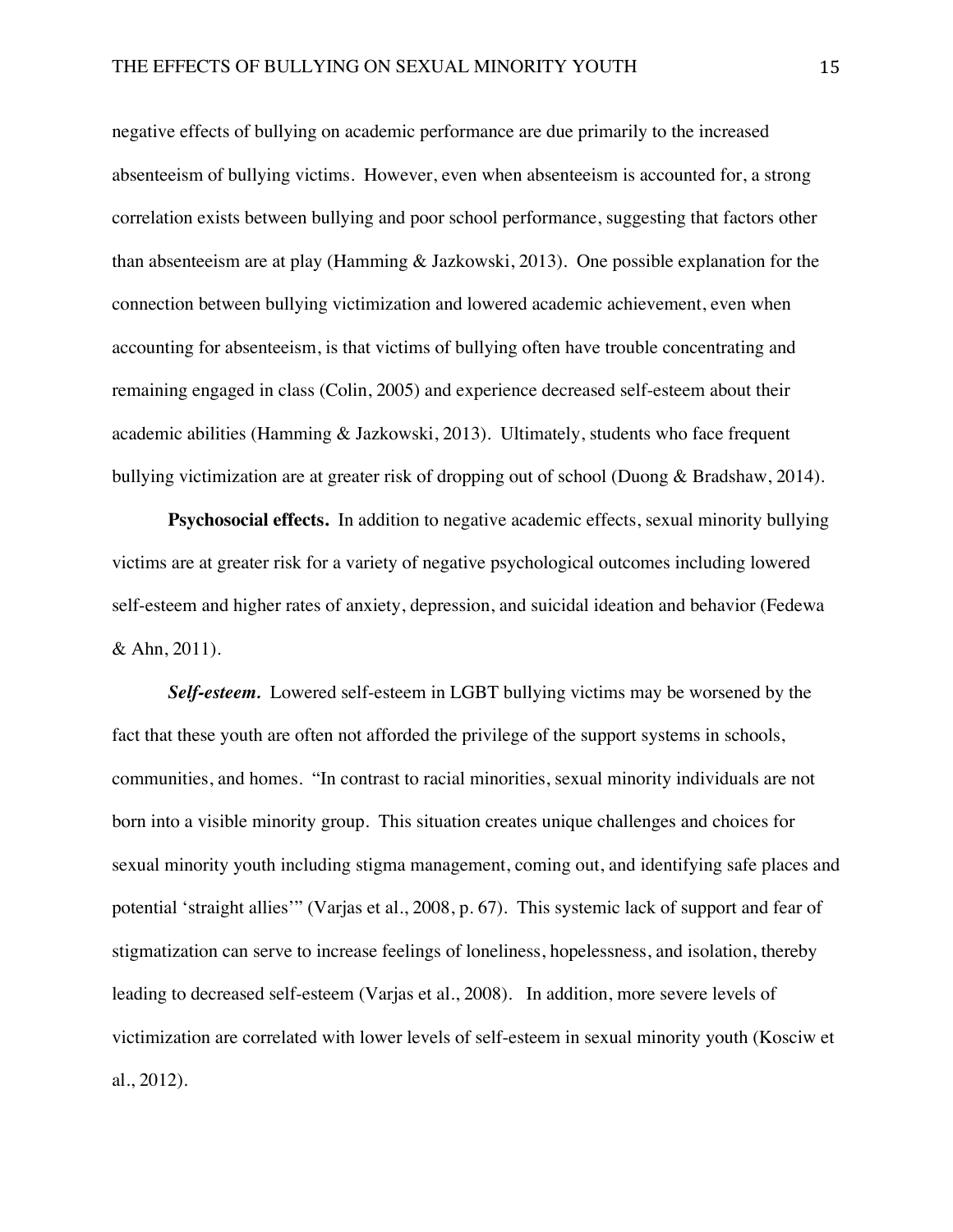*Depression.* Similarly, more severe levels of victimization are also associated with higher levels of depression in LGBT youth (Kosciw et al., 2012). In a study comparing victimization of sexual minority and heterosexual youth, researchers found that not only were depressive symptoms higher in sexual minority youth, but that harassment and victimization "significantly mediated the effect of sexual minority status on depressive symptoms and suicidality" (Burton et al., 2012, p. 394). A similar study also found harassment mediated the relationship between lower levels of self-concept and higher rates of depression in sexual minority youth (Martin-Storey & Crosnoe, 2012).

The relationship between "coming out," victimization, and depression is complex. Adolescents who attempt to hide their identities as sexual minorities are often unsuccessful, which can lead to higher rates of victimization and, as a result, higher rates of depression. Although "being out" can result in victimization, "being out" during middle school or high school is positively correlated with healthy adjustment in young adulthood, indicating that "coming out" in adolescence may serve to lower one's risk for depression in the long term (Russell, Toomey, Ryan, & Diaz, 2014). Similarly, GLSEN found that although "out" students experienced higher levels of victimization, "being out" also correlated with better psychological well being (e.g. higher levels of self-esteem and lower levels of depression) (Kosciw et al., 2012).

*Suicide.* Risk factors such as lowered levels of self-esteem and higher levels of depression are closely tied to increased rates of suicidal ideation and behavior amongst sexual minority youth, one of the most serious consequences of bullying. In a study of New York City adolescents, 1 in 12 heterosexual adolescents reported attempting suicide; this figure skyrocketed to 1 in 3 for LGBT adolescents (LeVasseur et al., 2013, p. e1). A 2009 study by the Child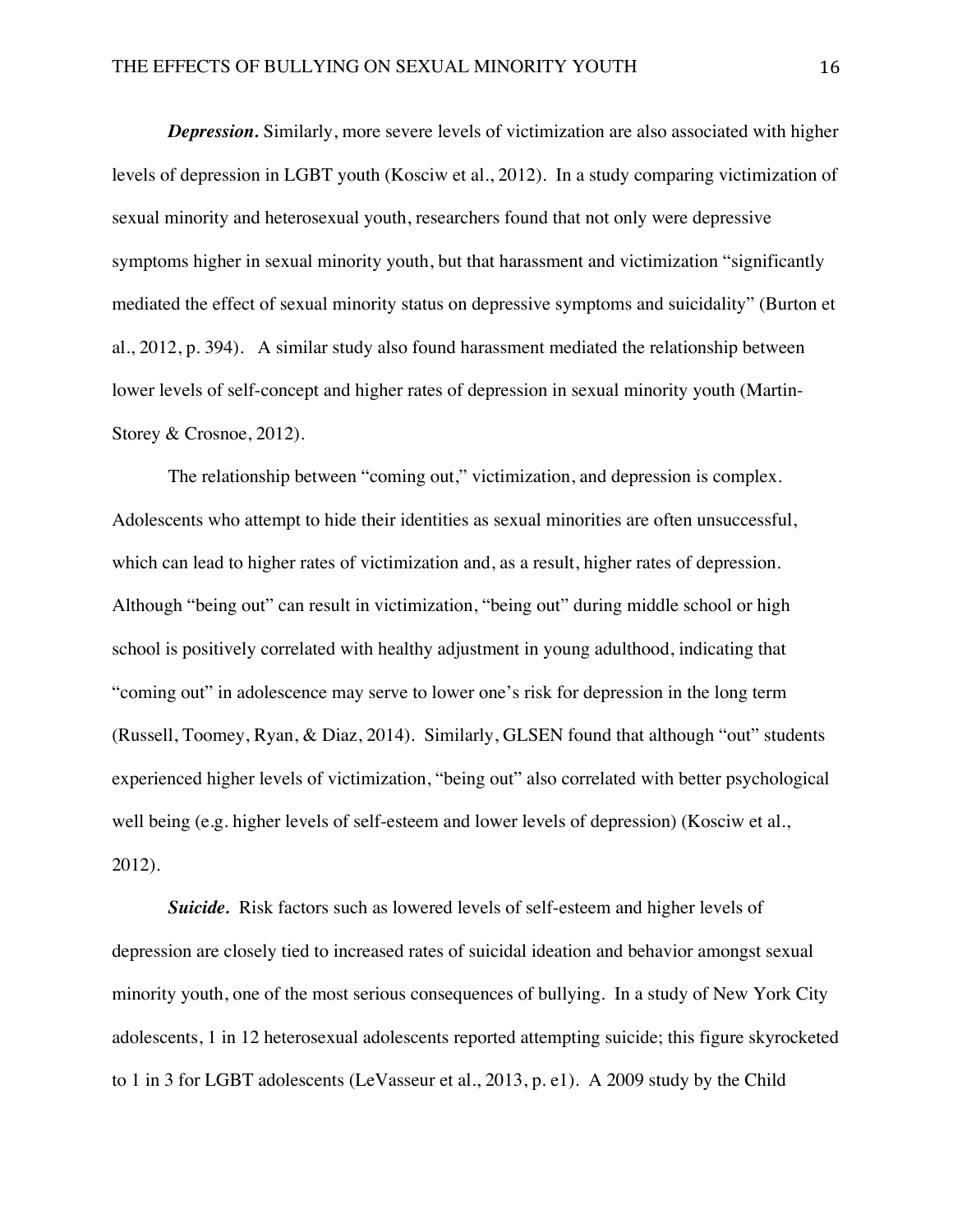Welfare League of America found that while 8 percent of heterosexual youth attempted suicide in 2005, 45 percent of sexual minority youth attempted suicide in the same year (Hong, Espelage, & Kral, 2011). A study by Rivers (2001) cited in Varjas et al. (2008) found that 53 percent of sexual minority youth had considered suicide because of bullying.

A review of 37 studies revealed a consistent correlation between bullying victimization and suicidal ideation in adolescents (Bauman, Toomey, & Walker, 2012). The correlation between bullying and suicide can be explored through the framework of the interpersonal theory of suicide. "Low self-esteem, anxiety, and depression also have all been identified as correlates of thwarted belongingness and perceived burdensomeness" which, according to the interpersonal theory of suicide, are causes of suicidal desire (Litwiller & Brausch, 2013, p. 675). For LGBT youth, these feelings of thwarted belongingness (and resulting lack of self-esteem, anxiety, and depression) can be due to a lack of support networks and feelings of alienation and rejection from family, peers, or community. This notion is consistent with findings that depression mediates the link between bullying victimization and suicide (Bauman et al., 2012). An additional lens through which to consider this correlation is Durkheim's sociological theory of suicide, which states that lack of integration into the dominant culture can be an underlying motivation for suicide (Hong et al., 2011).

Although bullying victimization has been linked to increased substance abuse and risky sexual behavior, which are both risk factors for suicide (Litwiller & Brausch, 2013), "bullying is a significant risk factor for suicide ideation independent of other suicide risk factors" (LeVasseur et al., 2013, p. e1). While youth who have been bullied in any form are at a higher risk of suicidal ideation and behavior, youth who are victims of both cyberbullying and traditional bullying are at the greatest risk (Duong & Bradshaw, 2014). Furthermore, LeVasseur et al.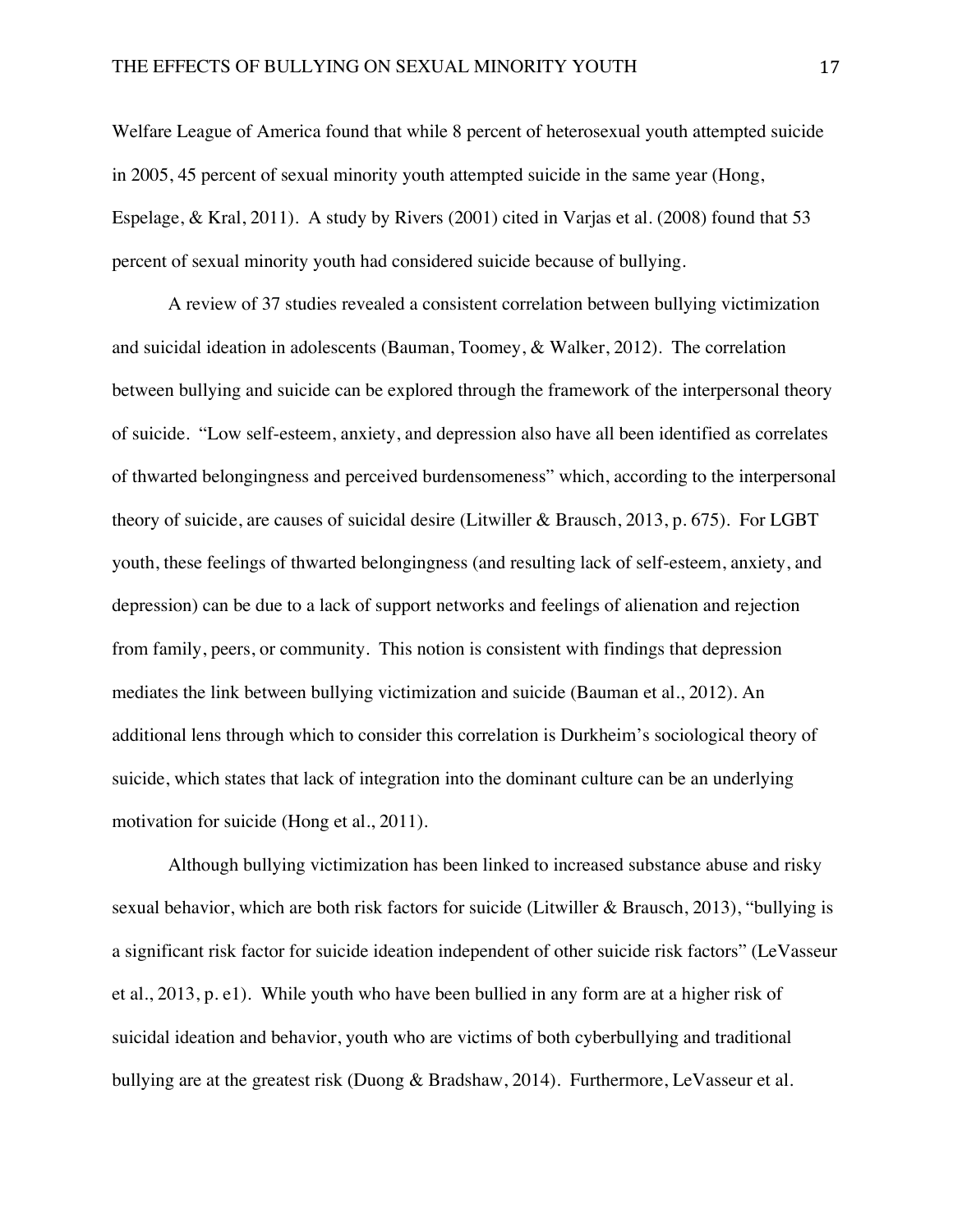(2013) cite a study by Abelson, which suggests "suicidality among LGBT youths is not the result of individual pathologies but rather a direct result of peer victimization" (p. e1). The correlation between bullying victimization and suicide serves to highlight the necessity of schools taking action to combat all forms bullying, including those that target sexual minority youth.

## **Inclusive School Climates**

Fortunately, a large body of research suggests that the prevalence of bullying and the effects of victimization are influenced strongly by school climate. Positive school climate can be defined as students' "perceptions that school was a good place to be – where students and teachers could be trusted, students were treated with respect, and rules were fair" (Guerra et al., 2011). While negative school climates are associated with higher rates of bullying victimization and increased negative psychosocial and academic effects, positive school climates are correlated with lowered rates of bullying perpetration and victimization (O'Malley Olsen et al., 2014). In turn, positive school climates and the absence of homophobic teasing are also associated with lowered risk of depression, decreased rates of at-risk behaviors such as alcohol and marijuana use, and decreased levels of absenteeism (Fedewa & Ahn, 2011), suggesting that "schools with low homophobic teasing and a positive school climate will drastically reduce the prevalence of negative outcomes in GLB youth" (Birkett et al., 2009). Perhaps most importantly, a positive school climate is associated with lower rates of suicide (Birkett et al., 2009; Black, Fedewa, & Gonzalez, 2012).

Several components help to create a positive school climate. LGBT students report a more positive school climate when their school has a gay-straight alliance (GSA) or comparable organization, they can identify supportive school personnel, the curriculum includes and positively portrayed LGBT individuals and events, and the school's anti-bullying policy is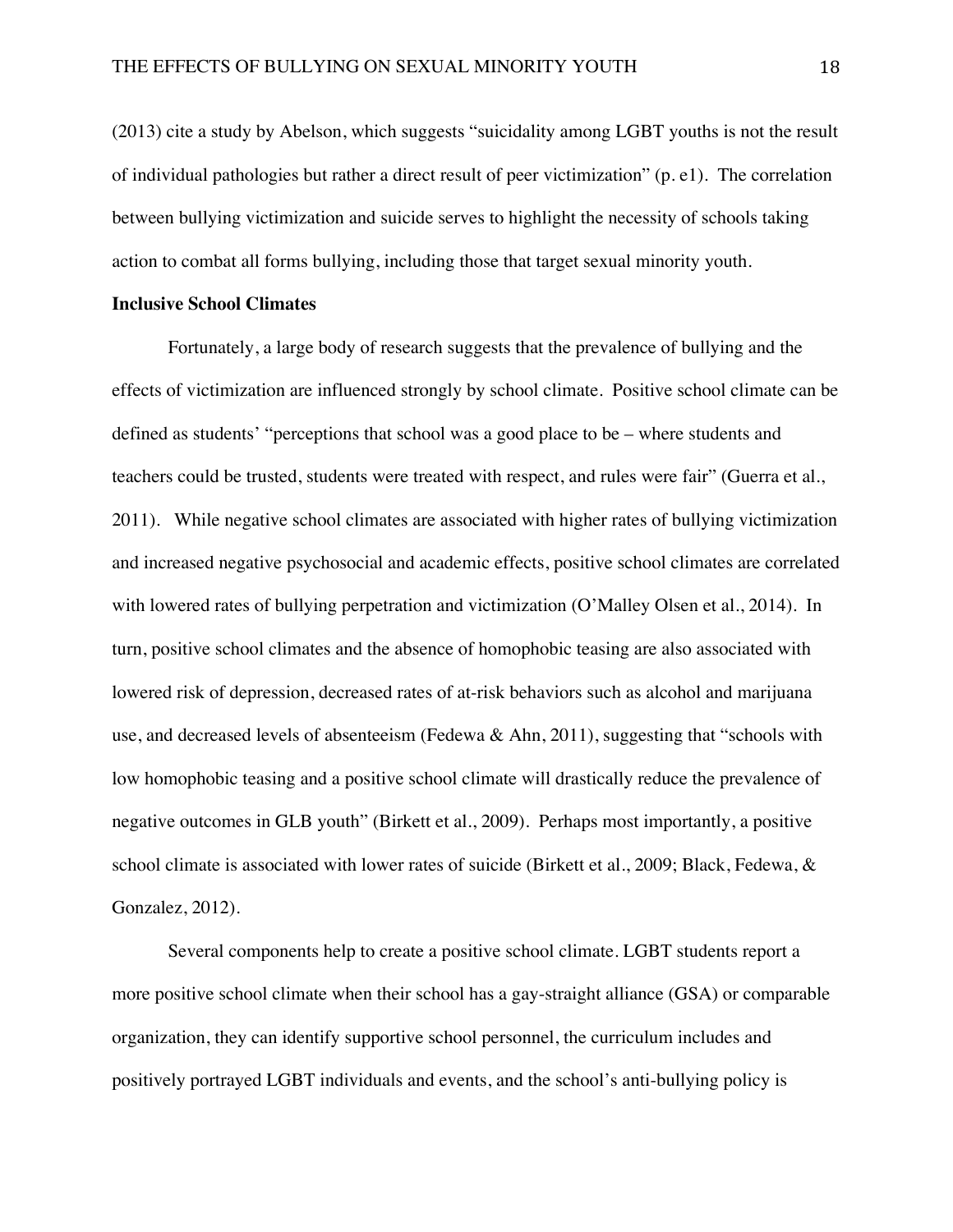comprehensive with specific mention of sexual orientation and gender identity (Kosciw et al., 2012). While these factors may not completely eliminate bullying that targets LGBT individuals, they can greatly reduce both the frequency of bullying and subsequent negative effects.

**Gay-straight alliances.** One of the most important components of a positive school environment for sexual minority youth is the presence of a gay-straight alliance (GSA) or similar organization. A GSA is usually a student-led organization that strives to address LGBT student issues, provide support for sexual minority students, unite LGBT individuals with allies who support inclusion and diversity, and promote a positive and safe school climate. Because many sexual minority youth lack support networks at school and outside of school, GSAs can provide a much-needed safe space that can help to buffer feelings of isolation or hopelessness associated with a lack of support (Fedewa & Ahn, 2011). When compared with LGBT students whose school does not have a GSA, students whose school does have a GSA hear negative homophobic remarks less frequently, experience less severe victimization, are less likely to feel unsafe at school, are less likely to miss school due to feeling unsafe, and feel a higher level of school belongingness. Furthermore, sexual minority students who are members of a GSA reported higher academic achievement and better engagement in school (Kosciw et al., 2012). Moreover, GSAs have been shown to reduce the number of violent incidents and risky behaviors (e.g. alcohol consumption, risky sexual behavior, and suicide attempts) most notably in sexual minority students, but also in the general student population (Poteat, Sinclair, DiGiovanni, Koenig, & Russell, 2012). GSAs can also empower students by helping them to influence social justice in their schools and improve the overall psychological well being of sexual minority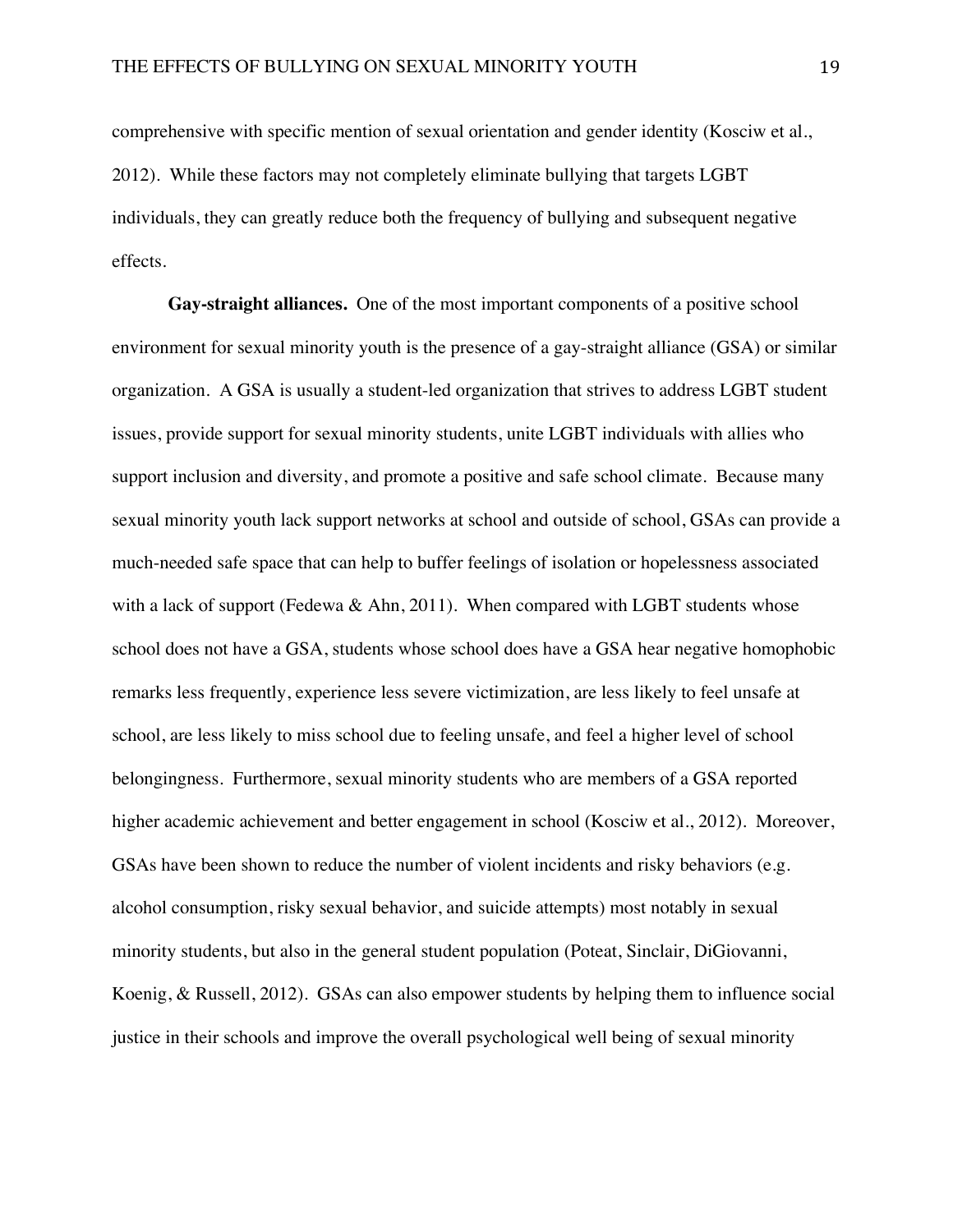youth (Black et al., 2012). Thus, GSAs can positively impact both heterosexual and sexual minority youth through improved school climate.

**Supportive staff members.** Another important factor that can help to reduce bullying targeting sexual minority youth, and subsequent negative effects, is the presence of supportive staff members, including school counselors, teachers, administrators, and other school personnel. Sexual minority students surveyed by GLSEN who could identify at least six supportive school staff members were much less likely to report feeling unsafe because of their sexual orientation than students who could not identify any supportive staff members (53 percent and 77 percent, respectively). In addition, the presence of supportive school personnel can decrease absenteeism by decreasing the rates at which students skip school due to feeling unsafe and increasing feelings of school belongingness. Supportive staff members are also correlated with an increase in educational achievement (e.g. higher GPAs) and aspirations (e.g. higher education plans) among LGBT students who are bullying victims (Kosciw et al., 2012). In addition, when sexual minority students report that they have at least one supportive adult at school, their odds of engaging in physical fights and attempting suicide are reduced significantly (Duong & Bradshaw, 2014).

These trends underscore the importance of staff professional development regarding bullying and other issues facing sexual minority youth.

It is critical that school professionals be provided with both pre- and in-service professional development about addressing these issues in schools. Staff training (and all prevention measures) about bullying should specifically address bullying of LGBT youth and provide concrete strategies for educators to address bias-based bullying (Kosciw, Bartkiewicz, & Greytak, 2012).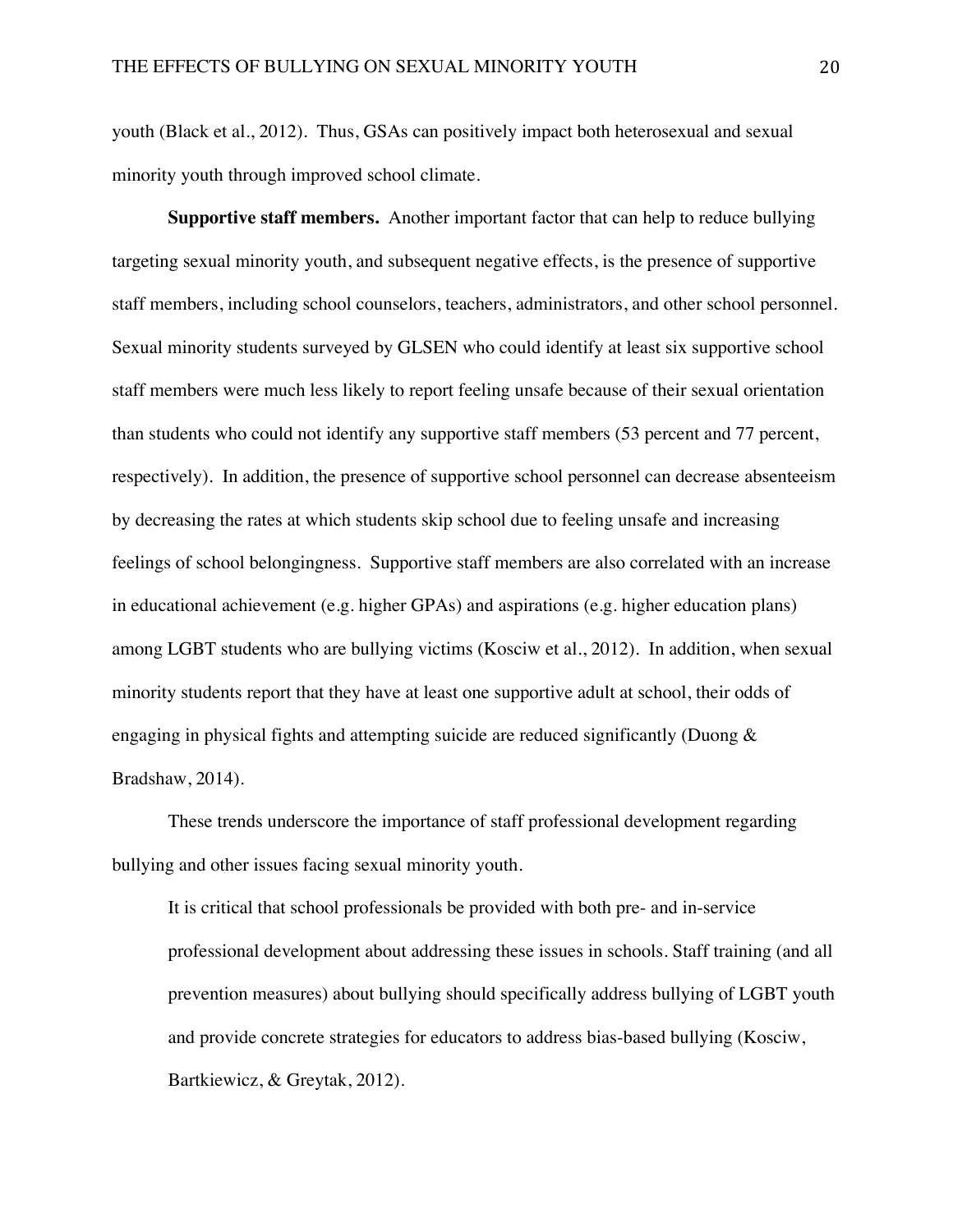Moreover, school psychologists, counselors, and other pupil services personnel are in a unique position to help create a supportive school environment. In addition to providing counseling and other responsive services to bullying victims, these individuals must strive to collaboratively create prevention programs and policies that address bullying, prejudice, and homophobia and promote inclusive and positive school environments (Poteat et al., 2011).

**Inclusive curriculum.** An additional factor that can help to foster an inclusive school environment is an LGBT-inclusive curriculum. Such a curriculum may include the study of significant LGBT historical figures, historical and current events related to the LGBT community, and literature by LGBT authors or featuring LGBT characters. Another important component of an inclusive curriculum is the accessibility of LGBT-related texts and resources in the school library, counseling office, or other location in the school (Kosciw et al., 2012).

Inclusion of such topics can help sexual minority students to feel a greater sense of belongingness and engagement in school, and can also help to educate heterosexual students about topics related to sexual minorities. Students whose schools incorporate such topics into the curriculum report hearing homophobic remarks less frequently, feeling safer in school, experiencing bullying victimization less frequently (Kosciw et al., 2012), and feeling a greater sense of connectedness at school (Black et al., 2012). In fact, the presence of an LGBT-inclusive curriculum can reduce the rate of victimization for sexual minority youth by half. Unfortunately, over 80 percent of students surveyed by GLSEN stated that their school curriculum does not include positive representations of LGBT individuals (Kosciw et al., 2012).

**Inclusive school policies.** Finally, an essential component of creating an inclusive school environment is the presence of inclusive or comprehensive bullying and harassment policies.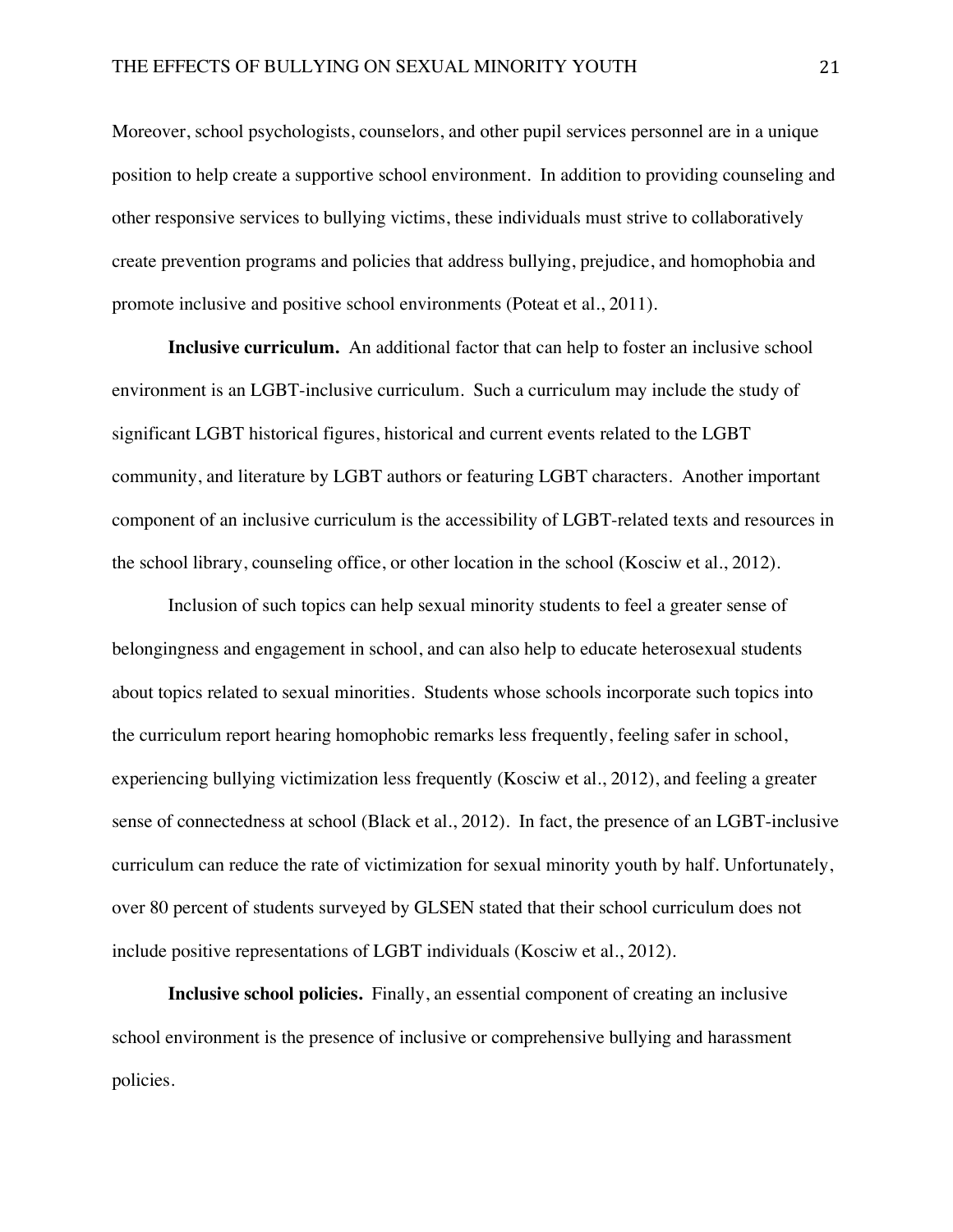A "comprehensive" policy is one that explicitly enumerates protections based on personal characteristics, including both sexual orientation and gender identity/expression. When a school has and enforces a comprehensive policy, especially one which also includes procedures for reporting incidents to school authorities, it can send a message that bullying, harassment, and assault are unacceptable and will not be tolerated. (Kosciw et al., 2012)

In schools that have and enforce such policies, LGBT students are less likely to experience bullying, more likely to demonstrate positive psychological outcomes, and less likely to attempt suicide. In schools that lack such policies, LGBT students are more likely to experience bullying and more likely to attempt suicide (and state that difficulty at school was the primary reason for the attempt). Thus, like other key factors in developing an inclusive school environment, the presence and enforcement of a comprehensive anti-bullying policy can reduce not only bullying victimization, but also the negative effects associated with victimization (Black et al., 2012).

In addition to comprehensive anti-bullying policies, it is imperative for schools to develop and enforce other policies that promote equality and inclusion. For example, schools must ensure that dress code regulations and policies regarding school events such as prom do not discriminate on the basis of sexual orientation or gender identity. Best practices also call for the designation of gender-neutral bathrooms or allowing transgender students to use the bathroom in which they feel most comfortable. Like comprehensive anti-bullying policies, policies such as these promote a sense of connectedness, belongingness, and inclusivity for sexual minority youth (Teaching Tolerance, 2013).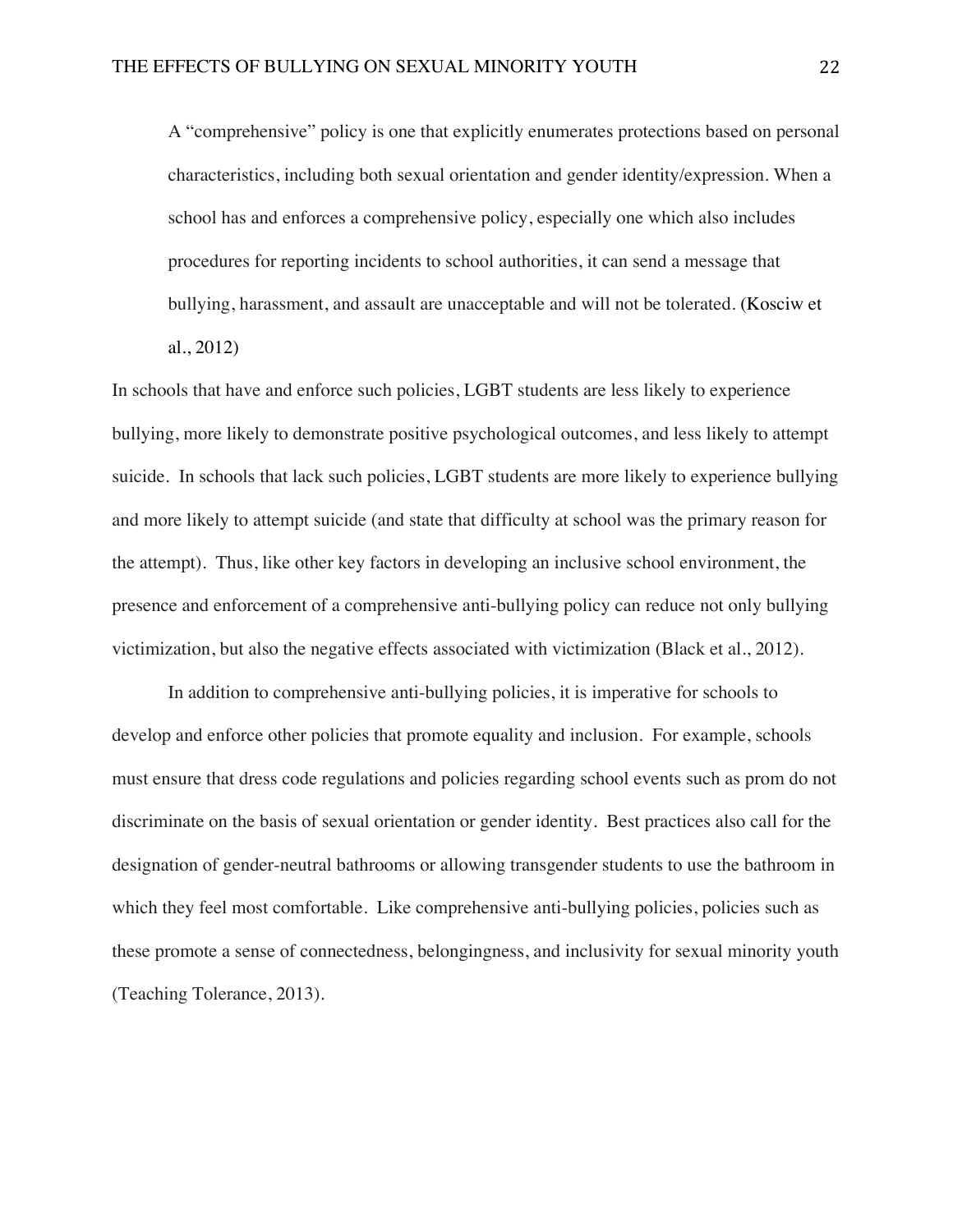#### **Summary**

Sexual minority students are an especially high-risk population for bullying victimization, which is associated with a variety of negative outcomes that can be both serious and long-term. Increased risk of suicidal ideation and attempts is perhaps the most serious negative outcome associated with bullying victimization, and the risk of suicide is far higher in sexual minority youth when compared with their heterosexual counterparts. Fortunately, bullying victimization and related negative effects can be reduced when students attend a school with an inclusive climate. Key research-based factors in creating an inclusive climate include GSAs and similar organizations, inclusive curriculum and school policies, and the presence of supportive staff members. Through systemic and individual student advocacy, school counselors play an important role in helping schools to develop safe and inclusive environments.

#### **Discussion**

## **The Role of School Counselors**

Because a large body of research resoundingly emphasizes the negative effects of bullying victimization on sexual minority youth, it is essential that schools work to engage in research-based, best practices to reduce bullying and its negative outcomes. School counselors can play a key role in helping to reduce bullying victimization in schools. While providing responsive services to sexual minority bullying victims is essential, it is perhaps even more pertinent for school counselors to advocate for students by helping to establish an inclusive school climate and effecting systemic change. Because school counselors interact with administrators, teachers, students, and other key stakeholders, they can work collaboratively with others to promote an environment of inclusivity. School counselors can advocate for the establishment and enforcement of inclusive policies, programs, and curriculums; provide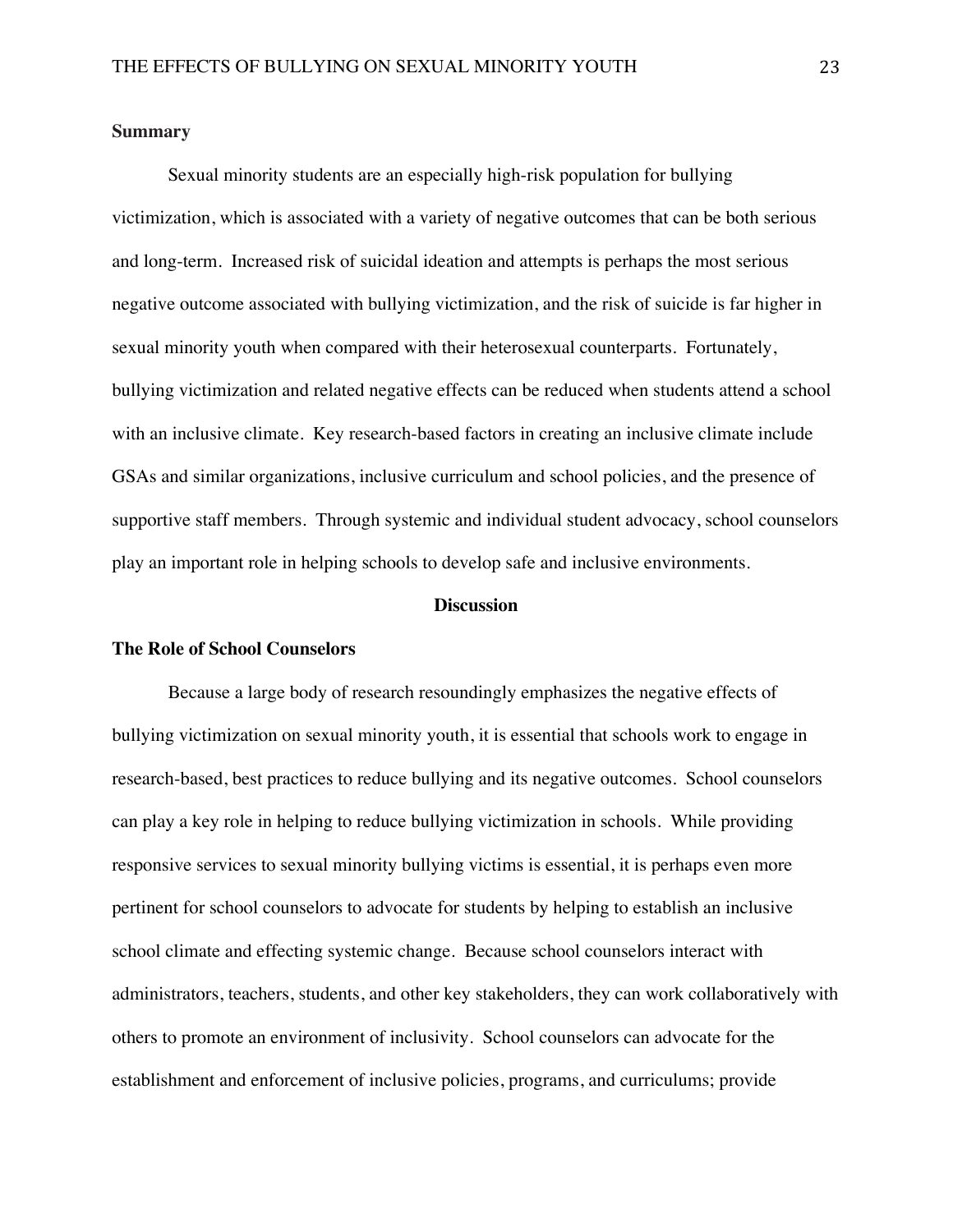relevant professional development opportunities for staff; and communicate to LGBT students that school counselors are allies who can provide a safe space.

The American School Counselor Association (ASCA) code of ethics calls on school counselors to promote social justice by advocating for equitable school programs, policies, and practices (American School Counselor Association, 2010). An especially important area in which school counselors can advocate for sexual minority youth is in regards to the establishment and enforcement of comprehensive anti-bullying policies. Although the majority of schools have bullying policies, less than 8 percent of students surveyed by GLSEN indicated that this policy includes specific protections based on both sexuality and gender identity, indicating that this is an issue that requires advocacy in many schools (Kosciw et al., 2012). In addition, because school counselors work closely with both administrators and teachers, they can help provide professional development to other staff members. School counselors can educate other staff members about how to recognize, respond to, and report bullying targeting sexual minority youth in order to ensure that, once established, anti-bullying policies are enforced. Thus, it is essential for school counselors to advocate not only for the establishment, but also enforcement, of anti-bullying policies that specifically protect sexual minority youth.

Furthermore, school counselors play an essential role in advocating for sexual minority students, including bullying victims. When asked which staff member they would feel most comfortable discussing LGBT-related issues with, students most commonly responded that they would talk to a school-based mental health professional such as a school counselor (Kosciw et al., 2012). School counselors can provide students with a safe space to discuss their sexual orientation or gender identity, provide responsive services to bullying victims, and help to connect students with appropriate community resources. Because LGBT individuals sometimes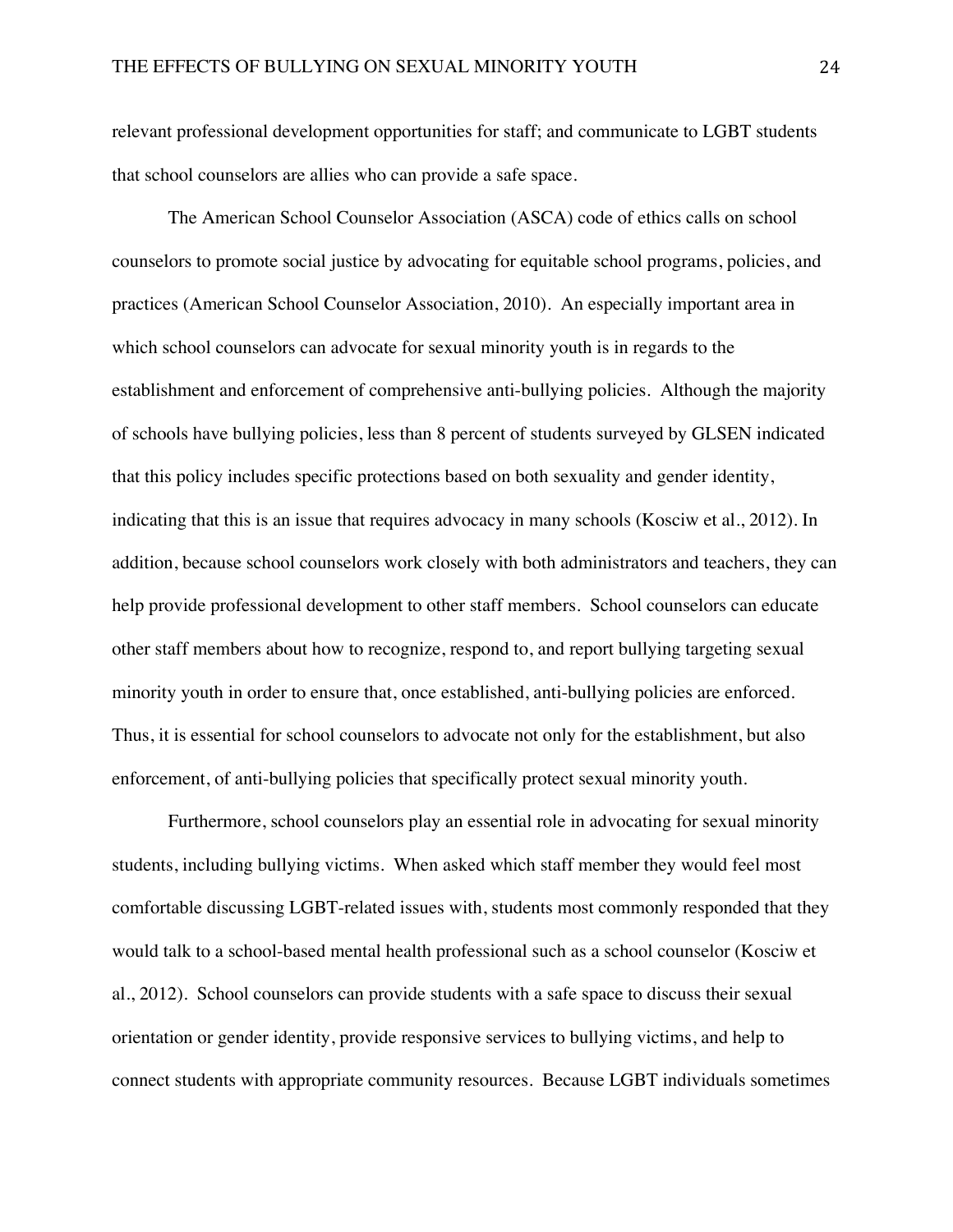lack support from family, peers, and others in the community, it is especially essential for school counselors and other educators to communicate a message of support, acceptance, and inclusivity.

## **Considerations for Future Research**

While research about both problems and solutions regarding LGBT bullying victimization is becoming more widespread, further exploration of the topic is still needed. The current body of literature would benefit from increased longitudinal studies that examine the impact of bullying on sexual minority youth, not only as they experience it, but also after they have reached adulthood.

In addition, further research into bullying victimization of transgender students specifically is needed, as most current research examines transgender youth only in conjunction with gay, lesbian, and bisexual youth. Transgender youth, whose minority status lies in their gender identity rather than their sexual orientation, have many experiences and struggles that are distinct from their gay, lesbian, and bisexual counterparts. For example, transgender youth often encounter discriminatory practices within schools such as being required to use a bathroom designated to an individual's biological rather than identified gender. However, little is known about if or how bullying victimization among transgender youth differs from the victimization experienced by other sexual minority youth, as studies that focus on this population specifically are far less common. Greater exploration of bullying victimization of transgender youth and potential solutions to this victimization may provide greater insight into meeting the needs of this population.

With further research, we can better understand the effects of bullying on sexual minority youth (specifically the long-term effects of bullying and the effects of bullying on transgender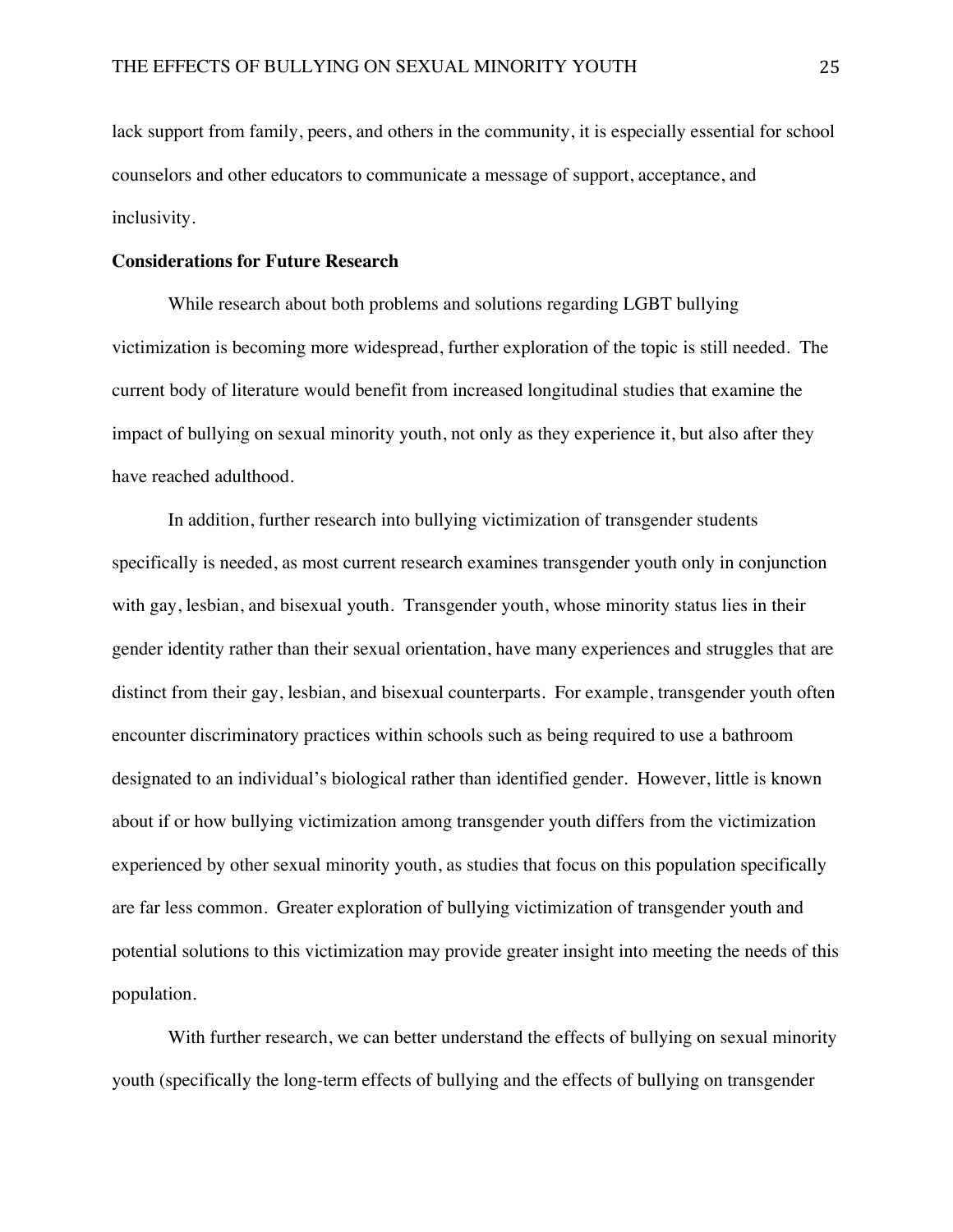youth) as well as strategies for schools to prevent and combat these negative effects. Through the application of this research, school counselors and other educators can help to lessen bullying and its negative consequences and work to create schools that are safe spaces which promote inclusivity, diversity, and acceptance.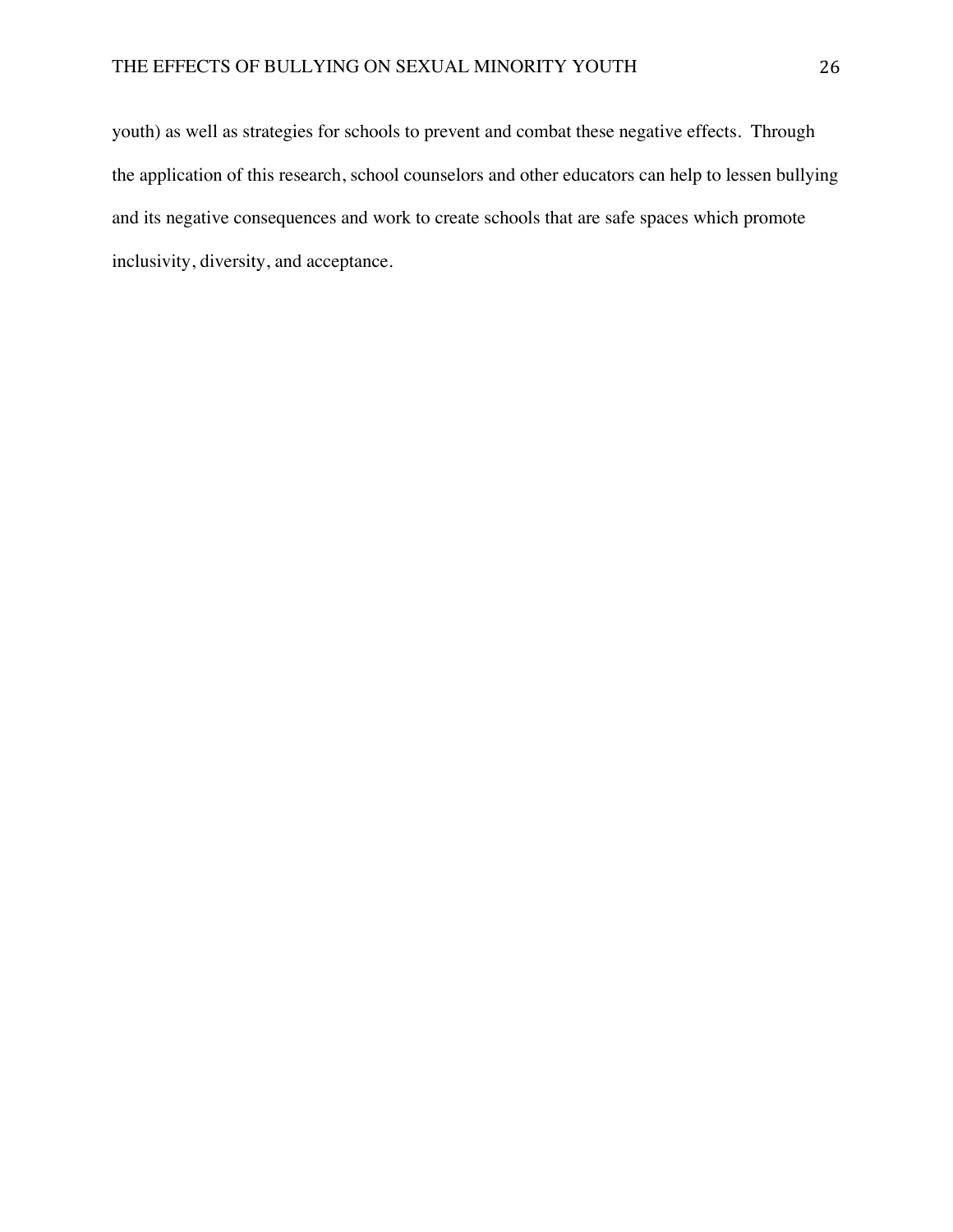## References

American School Counselor Association (2010). Ethical standards for school counselors.

- Associated Press (2015, April 10). Bullied transgender teen commits suicide. *New York Post.*  Retrieved October 30, 2015.
- Bauman, S., Toomey, R. B., & Walker, J. L. (2013). Associations among bullying, cyberbullying, and suicide in high school students. *Journal of Adolescence*, *36*, 341- 350.
- Beckerman, N., & Auerbach, C. (2014). PTSD as aftermath for bullied LGBT adolescents: The case for comprehensive assessment. *Social Work in Mental Health, 12,* 195-211.
- Birkett, M., Espelage, D., & Koenig, B. (2009). LGB and questioning students in schools: The moderating effects of homophobic bullying and school climate on negative outcomes. *Journal of Youth and Adolescence, 38,* 989-1000.
- Black, W., Fedewa, A., & Gonzalez, K. (2012). Effects of "safe school" programs and policies on the social climate for sexual-minority youth: A review of the literature. *Journal of LGBT Youth, 9,* 321-339.
- Burton, C., Marshal, M., Chisolm, D., Sucato, G., & Friedman, M. (2013). Sexual minorityrelated victimization as a mediator of mental health disparities in sexual minority youth: A longitudinal analysis. *Journal of Youth and Adolescence, 42,* 394-402.

Colin, T. J. (Ed.). (2005). Bullying. *CQ Researcher*, *15*(5), 101-124.

Conoley, J. C. (2008). Sticks and stones can break my bones and words can really hurt me. *School Psychology Review, 37*(2), 217-220.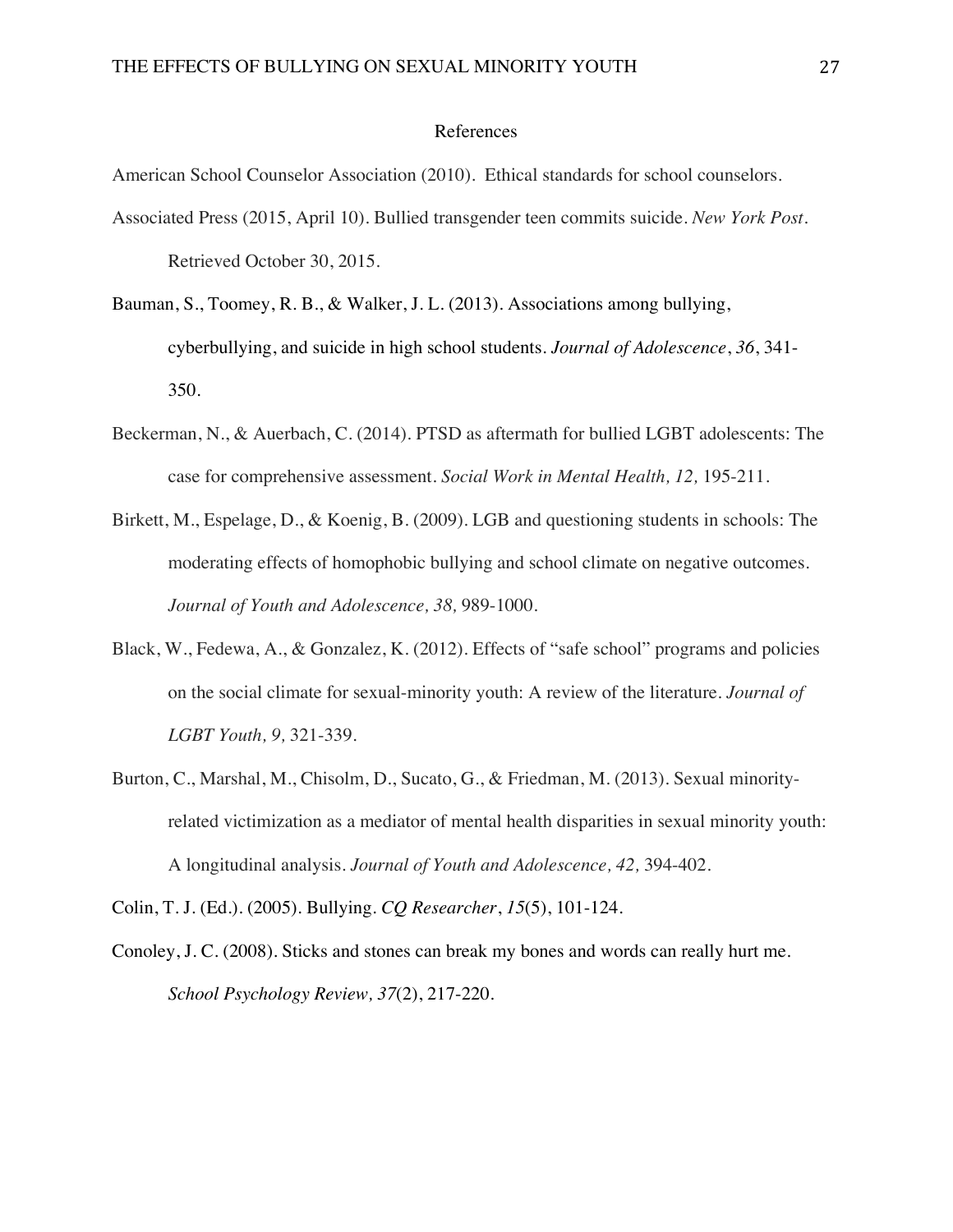- Duong, J. & Bradshaw, C. (2014). Associations between bullying and engaging in aggressive and suicidal behaviors among sexual minority youth: The moderating role of connectedness. *Journal of School Health, 84*(10), 636-645.
- Fedewa, A., & Ahn, S. (2011). The effects of bullying and peer victimization on sexual-minority and heterosexual youths: A quantitative meta-analysis of the literature. *Journal of GLBT Family Studies, 7, 398*-418.
- Guerra, N. G., Williams, K. R., & Sadek, S. (2011). Understanding bullying and victimization during childhood and adolescence: A mixed methods study. *Child Development*, *82*(1), 295-310.
- Gulemetova, M., Drury, D., & Bradshaw, C. P. (2011). National Education Association bullying study. *Colleagues*, *6*(2).
- Hammig, B., & Jozkowski, K. (2013). Academic achievement, violent victimization, and bullying among U.S. high school students. *Journal of Interpersonal Violence, 28*(7), 1424-1436.
- Hong, J., Espelage, D., & Kral, M. (2011). Understanding suicide among sexual minority youth in America: An ecological systems analysis. *Journal of Adolescence, 34,* 885-894.
- Kosciw, J. G., Bartikiowicz, M. J., & Greytak, E. A. (2012). Promising strategies for prevention of the bullying of lesbian, gay, bisexual and transgender youth. *The Prevention Researcher, 19*(3).
- Kosciw, J. G., Greytak, E. A., Bartkiewicz, M. J., Boesen, M.J., & Palmer, N. A. (2012). *The 2011 National School Climate Survey: The experiences of lesbian, gay, bisexual, and transgender youth in the nation's schools.* New York: GLSEN.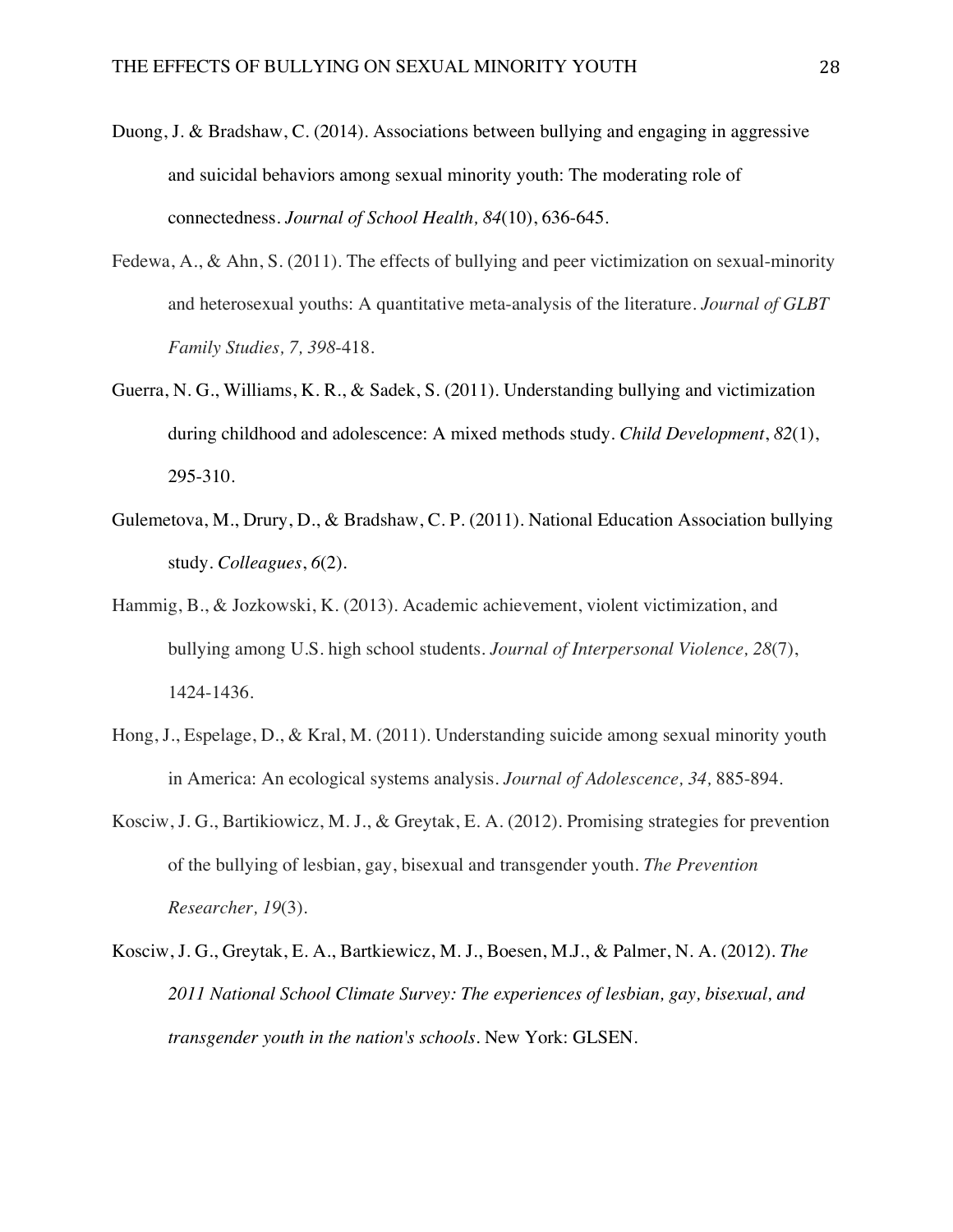- LeVasseur, M. T., Kelvin, E. A., & Grosskopf, N. A. (2013). Intersecting identities and the association between bullying and suicide attempt among New York City youths: Results from a 2009 New York City youth risk behavior survey. *American Journal of Public Health*, e1-e6.
- Litwiller, B. J., & Brausch, A. M. (2013). Cyber bullying and physical bullying in adolescent suicide: The role of violent behavior and substance use. *Journal of Youth and Adolescence*, *42*(5), 675-684.
- Martin-Storey, A., & Crosnoe, R. (2012). Sexual minority status, peer harassment, and adolescent depression. *Journal of Adolescence, 35,* 1001-1011.
- Nansel, T. R., Overpeck, M., Pilla, R. S., Ruan, W. J., Simons-Morton, B., & Scheidt, P. (2001). Bullying behaviors among US youth: Prevalence and association with psychosocial adjustment. *Journal of the American Medical Association*, *285*(16), 2094-2100.
- O'Malley Olsen, E., Kann, L., Vivolo-Kantor, A., Kinchen, S., & Mcmanus, T. (2014). School violence and bullying among sexual minority high school students, 2009–2011. *Journal of Adolescent Health, 55,* 432-438.
- Poteat, V., Mereish, E., DiGiovanni, C., & Koenig, B. (2011). The effects of general and homophobic victimization on adolescents' psychosocial and educational concerns: The importance of intersecting identities and parent support. *Journal of Counseling Psychology, 58*(4), 597-609.
- Poteat, V., Sinclair, K., Digiovanni, C., Koenig, B., & Russell, S. (2012). Gay-straight alliances are associated with student health: A multischool comparison of LGBTQ and heterosexual youth. *Journal of Research on Adolescence, 23*(2), 319-330.